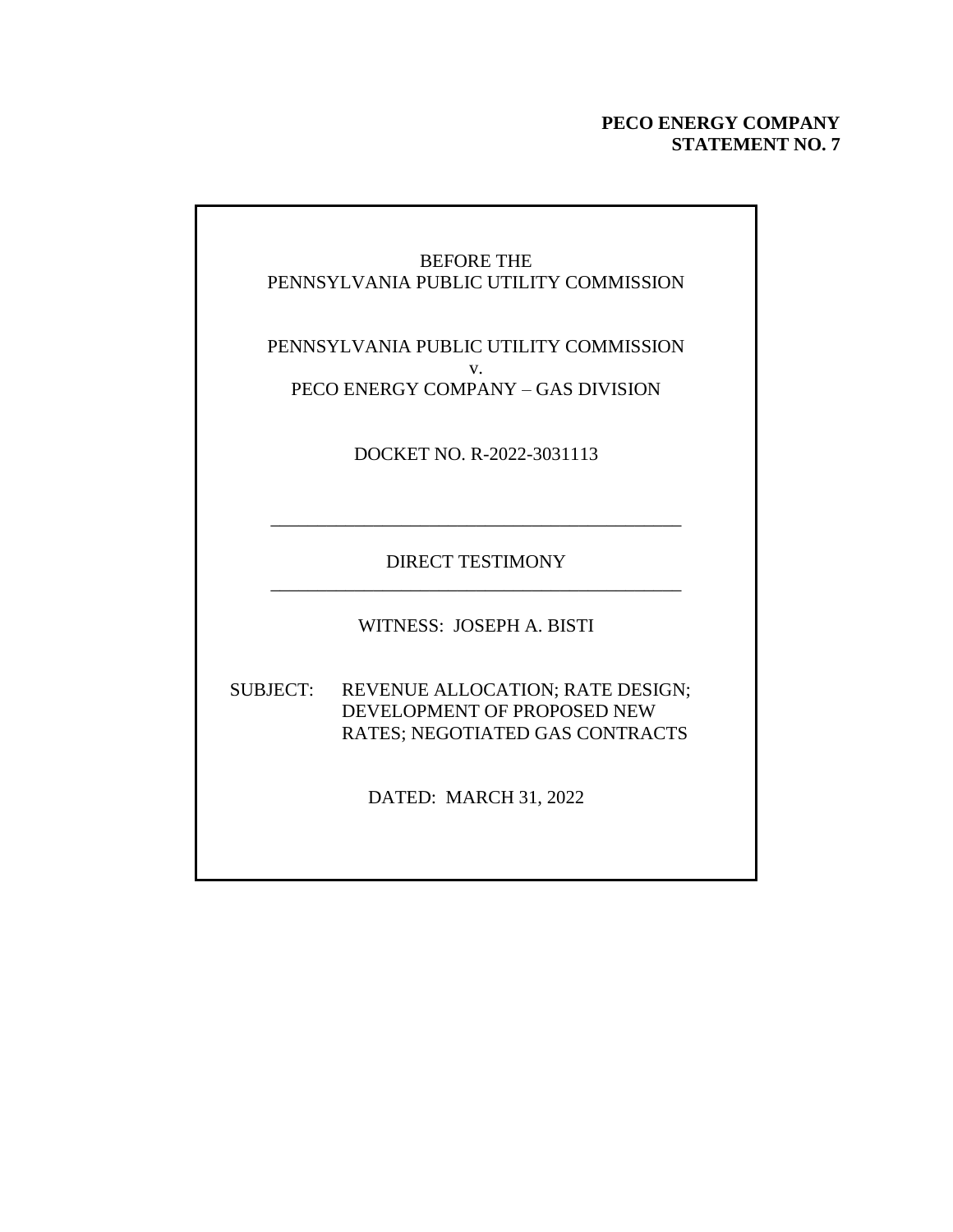#### **TABLE OF CONTENTS**

### Page

| IV. | REVENUE EFFECT BY RATE SCHEDULE, PROOF OF |  |
|-----|-------------------------------------------|--|
|     |                                           |  |
|     |                                           |  |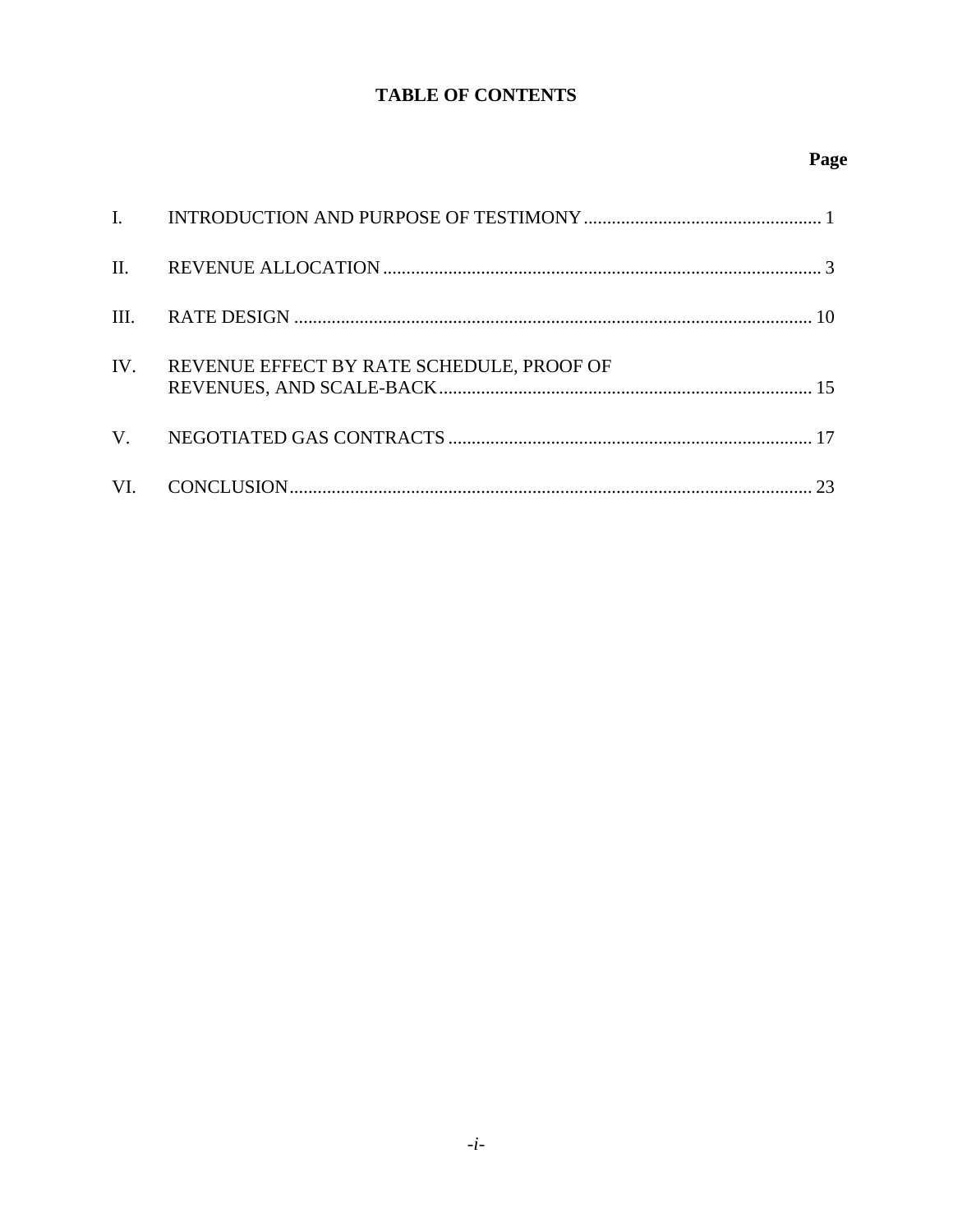<span id="page-2-0"></span>

| $\mathbf{1}$<br>$\sqrt{2}$<br>3 |    |    | <b>DIRECT TESTIMONY</b><br>OF<br><b>JOSEPH A. BISTI</b>                            |
|---------------------------------|----|----|------------------------------------------------------------------------------------|
| $\overline{4}$                  |    |    | I.<br><b>INTRODUCTION AND PURPOSE OF TESTIMONY</b>                                 |
| 5                               | 1. | Q. | Please state your full name and business address.                                  |
| 6                               |    | A. | My name is Joseph A. Bisti. My business address is PECO Energy Company,            |
| 7                               |    |    | 2301 Market Street, Philadelphia, Pennsylvania 19103.                              |
| $8\,$                           | 2. | Q. | By whom are you employed and in what capacity?                                     |
| 9                               |    | A. | I am employed by PECO Energy Company ("PECO" or the "Company") as a                |
| 10                              |    |    | Principal Regulatory and Rates Specialist. I am responsible for tariff             |
| 11                              |    |    | administration, financial analysis, project management and regulatory affairs      |
| 12                              |    |    | relating to PECO's gas and electric operations.                                    |
| 13                              | 3. | Q. | Please describe your educational background and professional experience.           |
| 14                              |    | A. | I received a Bachelor of Science in Economics from The College of New Jersey       |
| 15                              |    |    | in 2000, a Master of Science in Training and Organizational Development from       |
| 16                              |    |    | Saint Joseph's University in 2009, and a Graduate Certificate in Utility           |
| 17                              |    |    | Management from Willamette University in 2012. In 2015, I earned a                 |
| 18                              |    |    | certification as a Project Management Institute Professional in Business Analysis. |
| 19                              |    |    | In February of 2019, I was promoted to my current position within Regulatory       |
| 20                              |    |    | Policy and Strategy. Prior to that, I served as a Senior Rate Administrator at     |
| 21                              |    |    | PECO for approximately three years and a Senior Analyst in PECO's Energy           |
| 22                              |    |    | Acquisition department for approximately nine years.                               |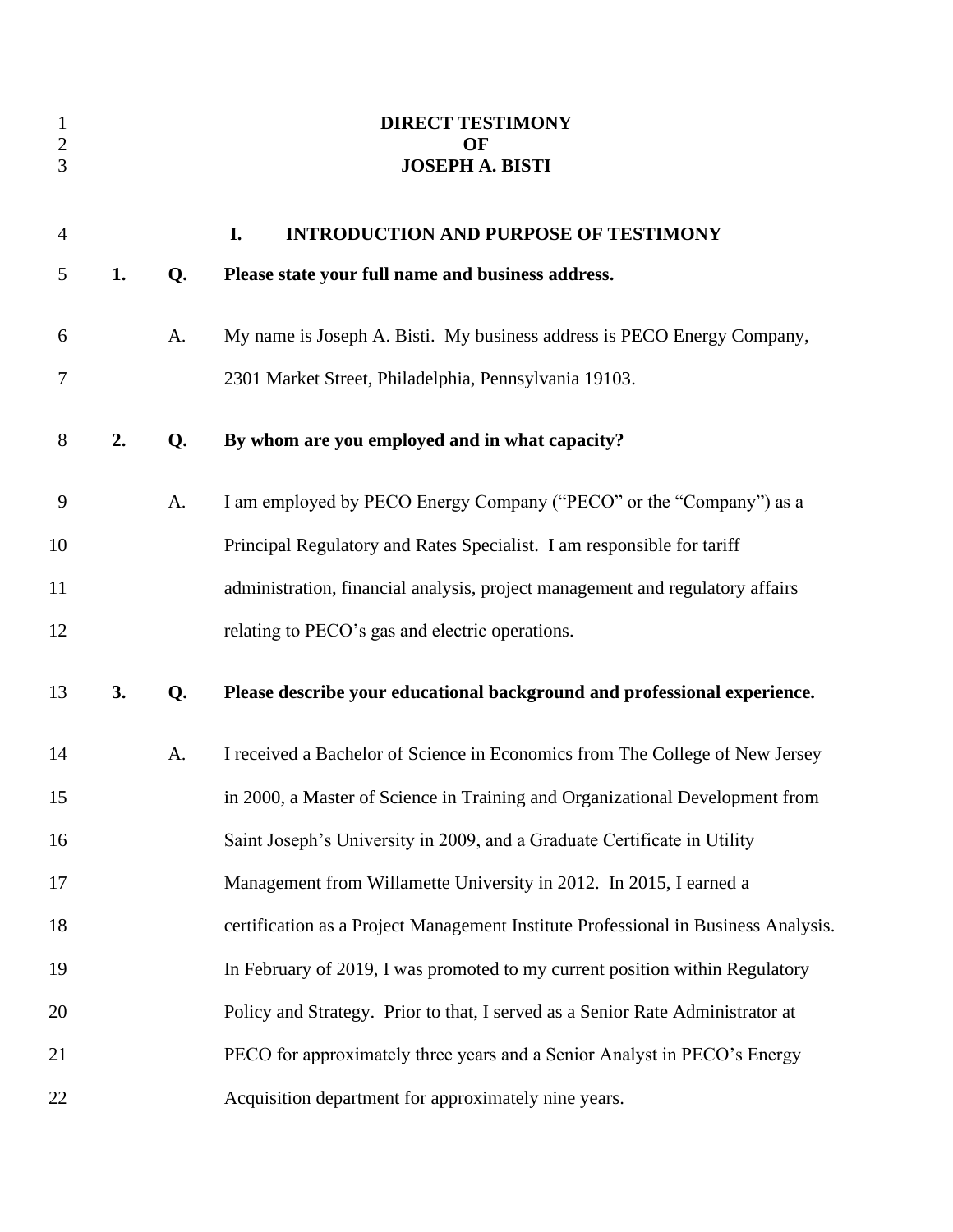| $\mathbf{1}$   | 4. | Q. | Have you previously submitted testimony in proceedings before the                                                                                                   |
|----------------|----|----|---------------------------------------------------------------------------------------------------------------------------------------------------------------------|
| $\overline{2}$ |    |    | <b>Commission?</b>                                                                                                                                                  |
| 3              |    | A. | Yes. I submitted testimony on behalf of the Company in the following                                                                                                |
| 4              |    |    | proceedings before the Commission:                                                                                                                                  |
| 5<br>6         |    |    | Docket No. R-2021-3024601 – Pa. P.U.C v. PECO Energy Company – Electric<br>Division                                                                                 |
| 7<br>8         |    |    | Docket No. R-2020-3018929 – Pa. P.U.C v. PECO Energy Company – Gas<br>Division                                                                                      |
| 9<br>10<br>11  |    |    | Docket No. P-2020-3019290 – Petition of PECO Energy Company for Approval<br>of its Default Service Program For the Period From June 1, 2020 Through May<br>31, 2025 |
| 12<br>13       |    |    | Docket Nos. C-2008-2058320 and C-2009-2089694 - Rama Construction Inc.<br>T/A Ramada Inn Int'l Airport v. PECO Energy Company                                       |
| 14<br>15       |    |    | Docket Nos. M-2018-3005860 et al. - Office of Consumer Advocate v. PECO<br><b>Energy Company</b>                                                                    |
| 16             | 5. | Q. | What is the purpose of your testimony?                                                                                                                              |
| 17             |    | A. | The purpose of my testimony is to describe: (1) how PECO proposes to allocate                                                                                       |
| 18             |    |    | its claimed revenue increase among rate classes and the principles that guided                                                                                      |
| 19             |    |    | PECO in developing its proposed revenue allocation; and (2) the changes PECO                                                                                        |
| 20             |    |    | is proposing in the rate design for certain rate classes, why PECO is proposing                                                                                     |
| 21             |    |    | these changes, and how the proposed new rates were developed. In addition, I                                                                                        |
| 22             |    |    | will also describe the Company's negotiated gas contracts with customers and                                                                                        |
| 23             |    |    | respond to the Commission's requirement that PECO provide updates to the                                                                                            |
| 24             |    |    | competitive alternative analyses for customers with negotiated rates who have                                                                                       |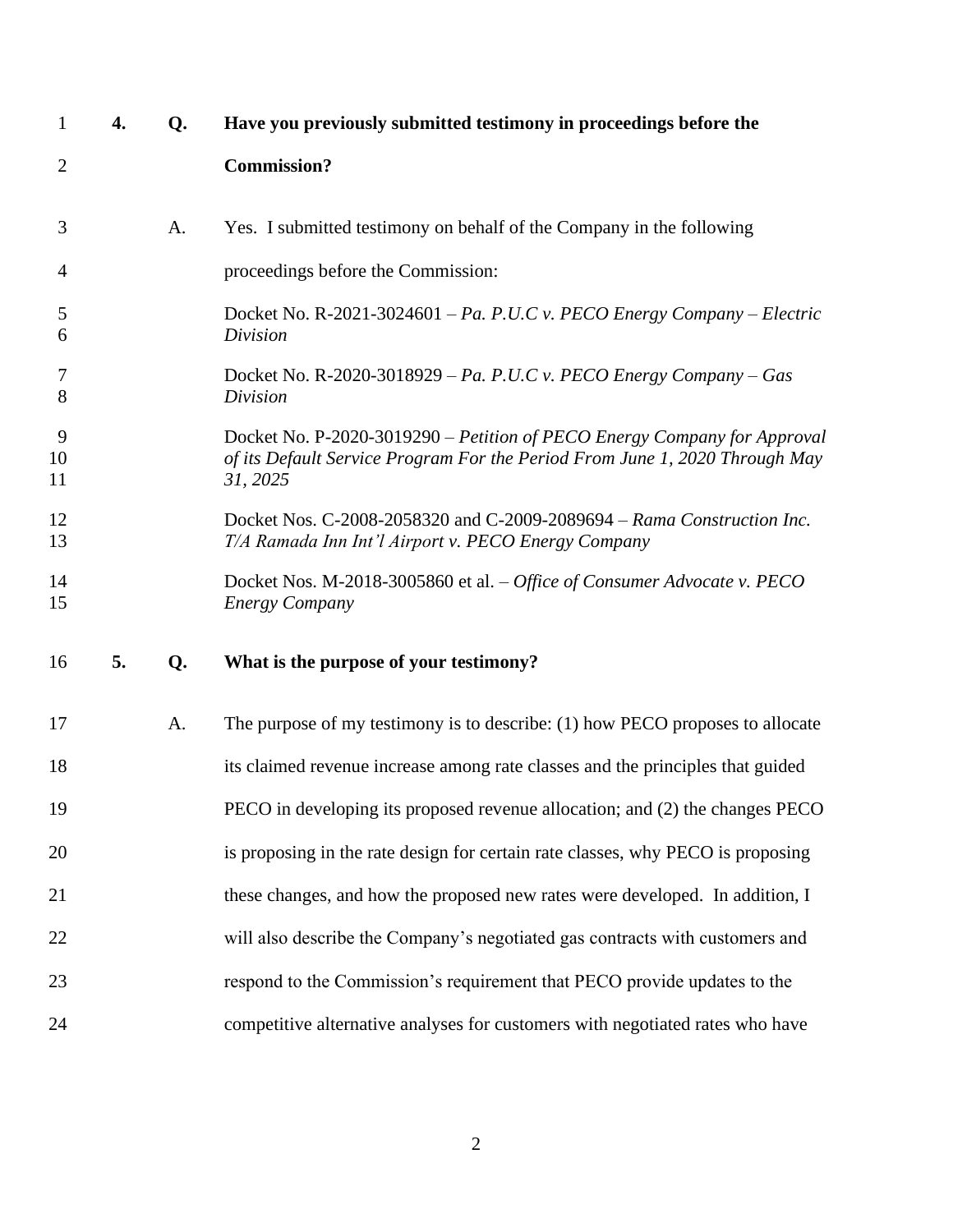<span id="page-4-0"></span>

| $\mathbf{1}$             |    |    |                                         | not had their competitive alternatives verified for a period of five years or more as                                                                                                                                    |
|--------------------------|----|----|-----------------------------------------|--------------------------------------------------------------------------------------------------------------------------------------------------------------------------------------------------------------------------|
| $\overline{2}$           |    |    | of the filing date of this proceeding.1 |                                                                                                                                                                                                                          |
| 3                        | 6. | Q. |                                         | Please identify the exhibits you are sponsoring.                                                                                                                                                                         |
| 4                        |    | A. |                                         | I am sponsoring the following exhibits:                                                                                                                                                                                  |
| 5<br>6<br>$\overline{7}$ |    |    | Exhibit JAB-1                           | Proposed Revenue Allocation, Proposed Increases by Class<br>and Class Rates of Return and Relative Rates of Return<br>under Proposed Rates                                                                               |
| 8<br>9<br>10             |    |    | Exhibit JAB-2                           | Relevant Gas Service Tariff Pages (Blacklined to Show<br>Changes)                                                                                                                                                        |
| 11<br>12<br>13           |    |    | Exhibit JAB-3                           | Comparison of Residential Customer Charges for<br>Pennsylvania Natural Gas Distribution Utilities                                                                                                                        |
| 14<br>15<br>16           |    |    | Exhibit JAB-4                           | Proof of Revenue at Present and Proposed Rates                                                                                                                                                                           |
| 17                       |    |    | II.                                     | <b>REVENUE ALLOCATION</b>                                                                                                                                                                                                |
| 18                       | 7. | Q. |                                         | Please state the principles that guided PECO in developing its proposed                                                                                                                                                  |
| 19                       |    |    | revenue allocation.                     |                                                                                                                                                                                                                          |
| 20                       |    | A. |                                         | The proposed revenue allocation reflects a reasonable balance of accepted                                                                                                                                                |
| 21                       |    |    |                                         | principles for designing utility rates. Specifically, PECO considered the                                                                                                                                                |
| 22                       |    |    |                                         | following four principles in developing its proposed revenue allocation:                                                                                                                                                 |
| 23<br>24<br>25<br>26     |    |    | 1.                                      | The results of the class cost-of-service study ("COSS") prepared by Ms.<br>Jiang Ding and discussed in PECO Statement No. 6 should be used as a<br>guide in allocating the proposed revenue increase among rate classes; |
| 27<br>28<br>29           |    |    | 2.                                      | The overall proposed revenue allocation should produce reasonable<br>movement toward the cost of service indicated by the COSS.                                                                                          |

 *See Pa. P.U.C. v. PECO Energy Co. – Gas Division*, Docket No. R-2020-3018929 (Opinion and Order entered June 22, 2021) ("2020 Gas Rate Case Order"), p. 297.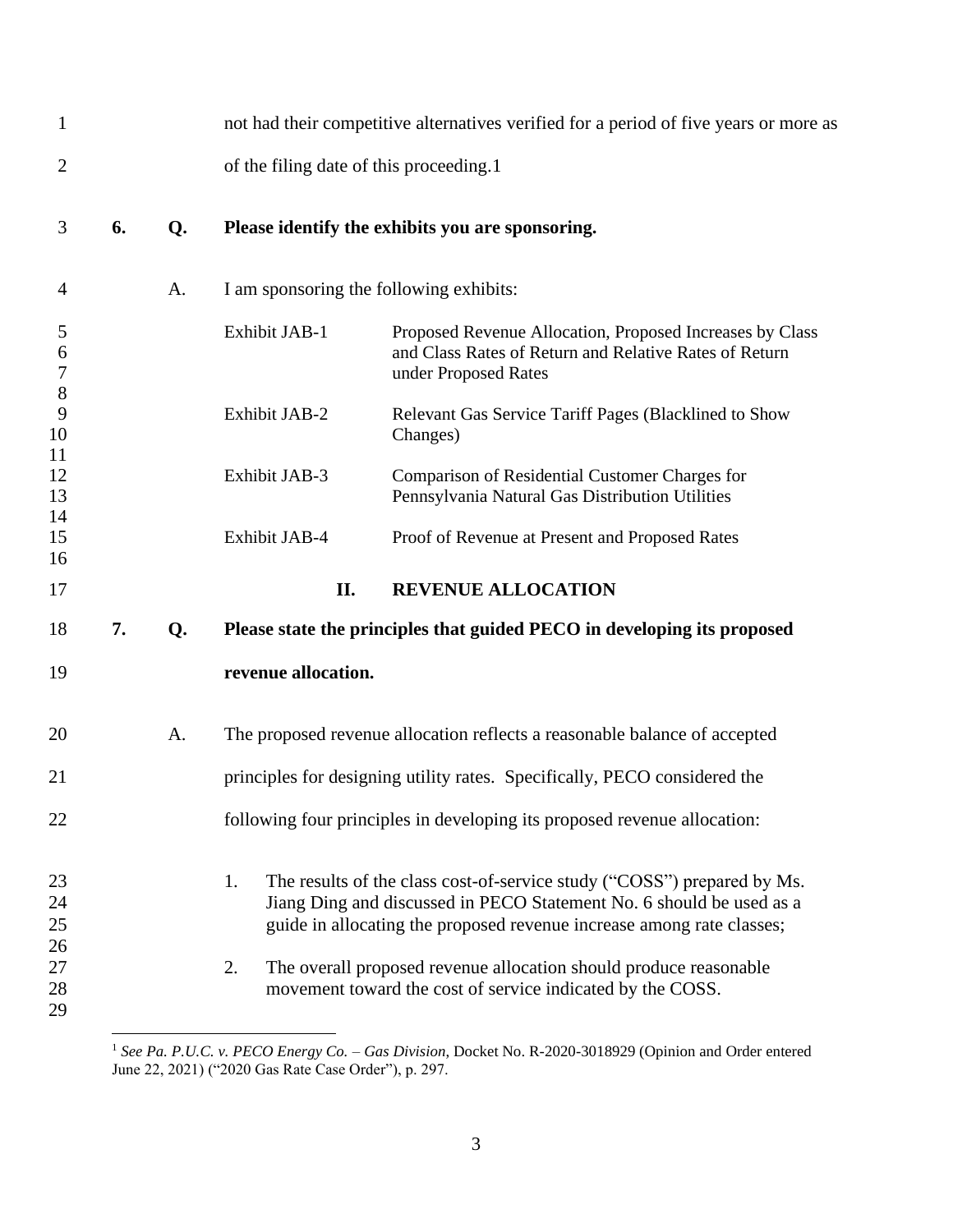| $\mathbf{1}$<br>$\overline{c}$<br>$\overline{3}$<br>$\overline{4}$<br>5<br>6<br>$\boldsymbol{7}$<br>8 |    |    | 3.<br>The proposed revenue allocation should adjust certain class distribution<br>revenues based on proposed changes to both PECO's Gas Procurement<br>Charge ("GPC") rate and Merchant Function Charge ("MFC") uncollectible<br>write-off factors; and<br>4.<br>Customer impacts should be considered, and PECO should attempt to avoid<br>increases in revenue for major rate classes that, on a percentage basis,<br>exceed two times the proposed system average increase. |
|-------------------------------------------------------------------------------------------------------|----|----|--------------------------------------------------------------------------------------------------------------------------------------------------------------------------------------------------------------------------------------------------------------------------------------------------------------------------------------------------------------------------------------------------------------------------------------------------------------------------------|
| 9                                                                                                     | 8. | Q. | Has an exhibit been prepared showing the cost of service by rate class?                                                                                                                                                                                                                                                                                                                                                                                                        |
| 10                                                                                                    |    | A. | Yes, a summary of class cost-of-service data is provided in PECO Exhibit JD-1,                                                                                                                                                                                                                                                                                                                                                                                                 |
| 11                                                                                                    |    |    | sponsored by Ms. Ding, and accompanies her direct testimony (PECO Statement                                                                                                                                                                                                                                                                                                                                                                                                    |
| 12                                                                                                    |    |    | No. 6). PECO Exhibit JD-1 shows, at page 1, line 26, the overall and class rates                                                                                                                                                                                                                                                                                                                                                                                               |
| 13                                                                                                    |    |    | of return produced by the Company's current gas distribution base rates based on                                                                                                                                                                                                                                                                                                                                                                                               |
| 14                                                                                                    |    |    | its supporting data for the twelve months ending December 31, 2023, which is the                                                                                                                                                                                                                                                                                                                                                                                               |
| 15                                                                                                    |    |    | Fully Projected Future Test Year ("FPFTY") in this case. PECO Exhibit JD-1                                                                                                                                                                                                                                                                                                                                                                                                     |
| 16                                                                                                    |    |    | also shows, at page 2, lines 83-84, the increase or decrease (in dollars and as a                                                                                                                                                                                                                                                                                                                                                                                              |
| 17                                                                                                    |    |    | percentage of class gas distribution revenues under current rates, respectively)                                                                                                                                                                                                                                                                                                                                                                                               |
| 18                                                                                                    |    |    | that each rate class would have to receive for its revenues to equal its indicated                                                                                                                                                                                                                                                                                                                                                                                             |
| 19                                                                                                    |    |    | class cost of service. As indicated by the guiding principles I summarized above,                                                                                                                                                                                                                                                                                                                                                                                              |
| 20                                                                                                    |    |    | while the results of the Company's COSS are an important guide in evaluating its                                                                                                                                                                                                                                                                                                                                                                                               |
| 21                                                                                                    |    |    | proposed revenue allocation, they are not the only factor that must be considered.                                                                                                                                                                                                                                                                                                                                                                                             |
| 22                                                                                                    | 9. | Q. | Please discuss the principle of gradualism and how it influenced PECO's                                                                                                                                                                                                                                                                                                                                                                                                        |
| 23                                                                                                    |    |    | proposed revenue allocation.                                                                                                                                                                                                                                                                                                                                                                                                                                                   |
| 24                                                                                                    |    | A. | The ratemaking principle of gradualism, as traditionally applied in Pennsylvania,                                                                                                                                                                                                                                                                                                                                                                                              |
| 25                                                                                                    |    |    | guides utilities to avoid abruptly increasing rates in favor of slower adjustments                                                                                                                                                                                                                                                                                                                                                                                             |
| 26                                                                                                    |    |    | that incrementally move rates toward the actual cost of service over time.                                                                                                                                                                                                                                                                                                                                                                                                     |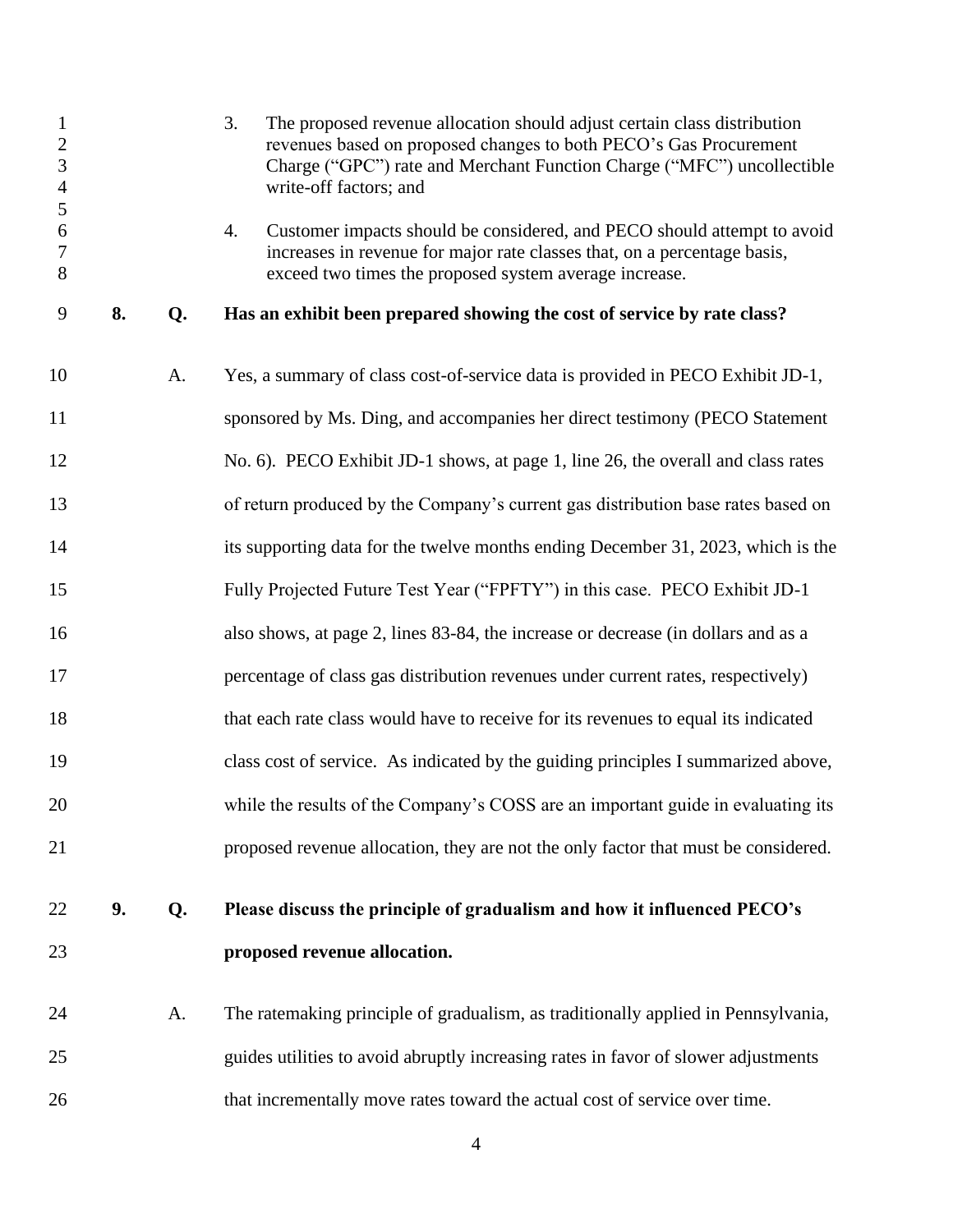| $\mathbf{1}$   |     |    | PECO's proposed revenue allocation in this case attempts to balance gradualism     |
|----------------|-----|----|------------------------------------------------------------------------------------|
| $\overline{2}$ |     |    | and other ratemaking principles, and at the same time, also more closely align the |
| 3              |     |    | class rates of return with the proposed system average rate of return while        |
| $\overline{4}$ |     |    | recognizing the degree to which rates for other classes diverge from their         |
| 5              |     |    | indicated cost of service. Under PECO's proposed revenue allocation and rate       |
| 6              |     |    | structure, the maximum increase for any rate class is 2.0 times the system average |
| 7              |     |    | to prevent rate shock.                                                             |
| 8              | 10. | Q. | What is the revenue allocation that PECO determined to be appropriate in           |
| 9              |     |    | this case?                                                                         |
| 10             |     | A. | PECO's proposed revenue allocation is presented in PECO Exhibit JAB-1.             |
| 11             | 11. | Q. | Will there be any adjustment to proposed base rates resulting from the             |
| 12             |     |    | <b>Commission-approved Gas Procurement Charge?</b>                                 |
|                |     |    |                                                                                    |
| 13             |     | A. | Yes. To ensure a comparison between present and proposed distribution              |
| 14             |     |    | revenues on an "apples-to-apples" basis, PECO must adjust proposed distribution    |
| 15             |     |    | revenues to properly separate and account for proposed changes to both its GPC     |
| 16             |     |    | and its MFC uncollectible write-off factors. To this end, PECO Exhibit JAB-1       |
| 17             |     |    | shows these adjustments as reductions to distribution revenues at proposed rates   |
| 18             |     |    | for each rate class, as well as the proposed net revenue increase for each rate    |
| 19             |     |    | class. In 2013, PECO reached a settlement in Docket No. P-2012-2328614 to          |
| 20             |     |    | unbundle certain annual procurement costs from base rates and include those        |
| 21             |     |    | costs in its Price to Compare. In compliance with that settlement and the          |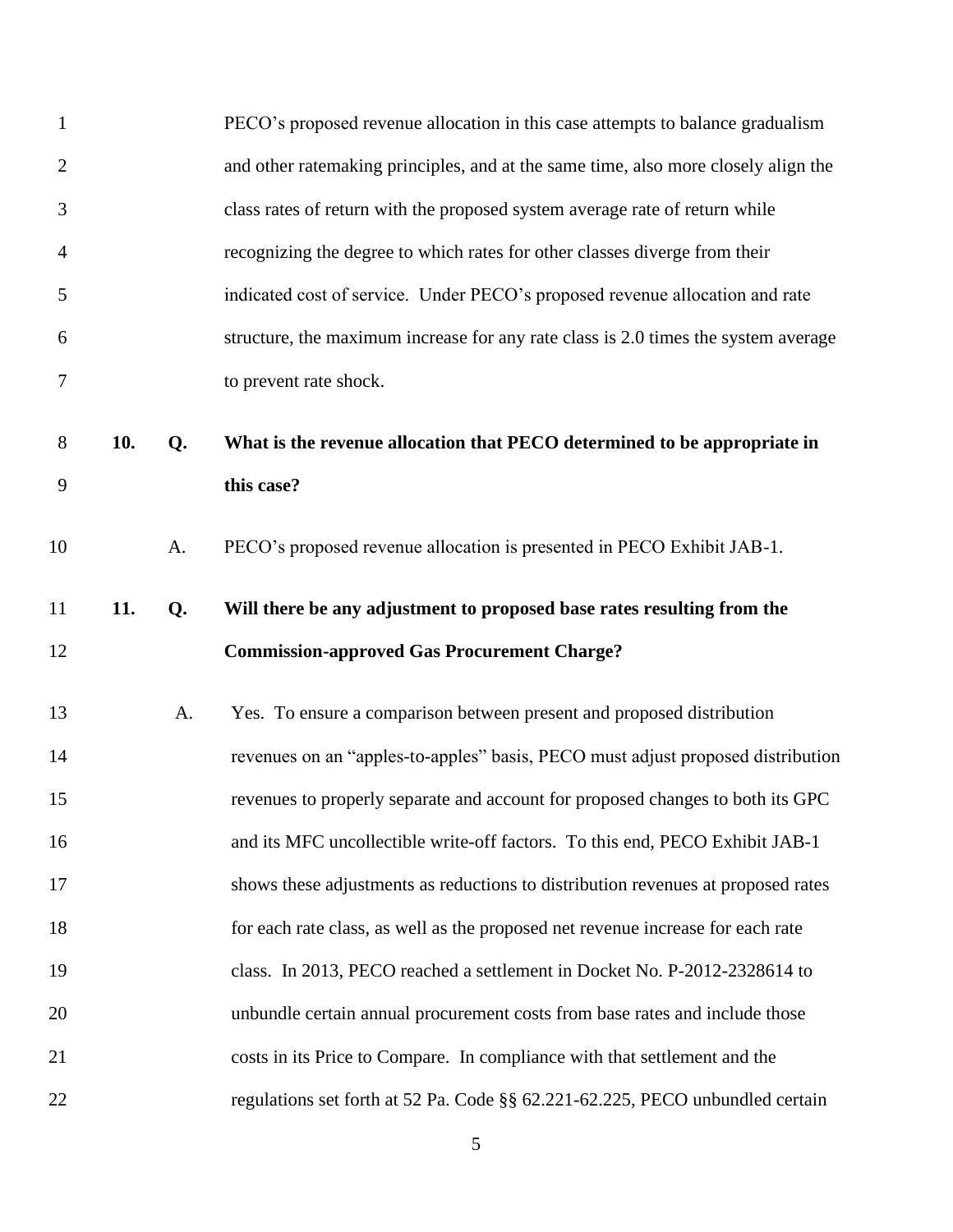| $\mathbf{1}$   | procurement costs from its base rates for non-shopping participants in its Low    |
|----------------|-----------------------------------------------------------------------------------|
| $\overline{2}$ | Volume Transportation ("LVT") program, which consists primarily of residential    |
| 3              | and small business customers who are eligible for PECO's Supplier of Last         |
| $\overline{4}$ | Resort service.                                                                   |
| 5              | PECO uses the projected default service sales volume for the FPFTY to calculate   |
| 6              | the GPC and the projected annual distribution sales volume for the FPFTY to       |
| 7              | calculate the associated distribution base rate reduction. PECO then allocates    |
| 8              | these costs as corresponding reductions to distribution revenues for non-shopping |
| 9              | LVT customers served under rate schedules GR – General Service - Residential,     |
| 10             | $GC$ – General Service - Commercial and Industrial, $OL$ – Outdoor Lighting       |
| 11             | Service, L – Large High Load Factor Service and MV-F – Motor Vehicle Service-     |
| 12             | Firm.                                                                             |
| 13             | As I explained previously, PECO's proposed distribution rates must be adjusted    |
| 14             | accordingly to reflect GPC-related reductions based on procurement-related costs. |
| 15             | The product of PECO's procurement-related costs and projected sales for the       |
| 16             | FPFTY yields a distribution base rate reduction of \$0.0269/Mcf, as identified by |
| 17             | PECO witness Benjamin S. Yin in his direct testimony (PECO Statement No. 8)       |
| 18             | and PECO Exhibit BSY-2. PECO has applied this rate reduction to proposed          |
| 19             | distribution revenues for rate schedules GR (including PECO's Customer            |
| 20             | Assistance Program ("CAP") customers), GC, OL, L and MV-F as shown in             |
| 21             | PECO Exhibit JAB-1.                                                               |
|                |                                                                                   |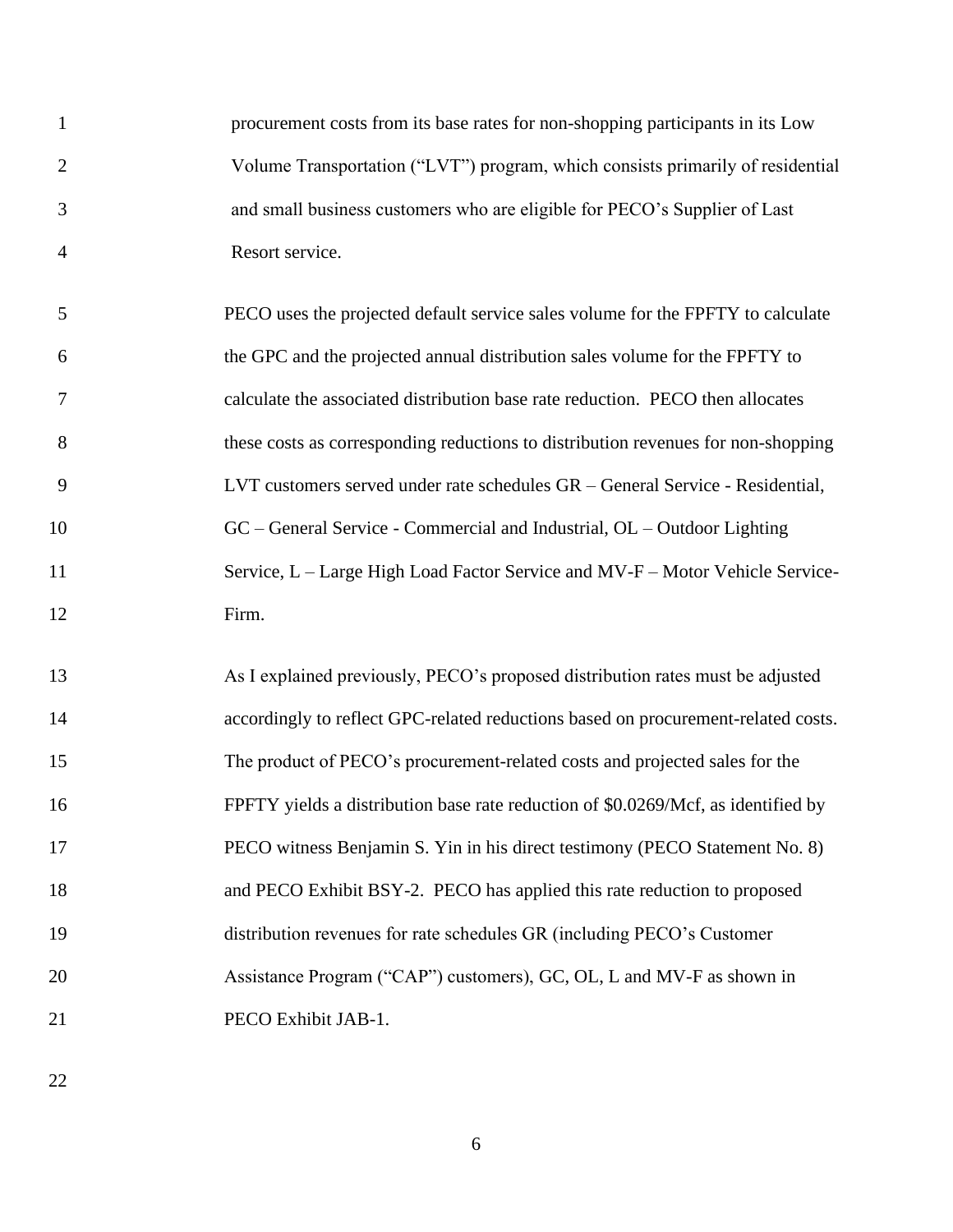| $\mathbf{1}$   | 12. | Q. | Will there be any adjustment to base rates resulting from the Commission-          |
|----------------|-----|----|------------------------------------------------------------------------------------|
| $\overline{2}$ |     |    | approved MFC?                                                                      |
| 3              |     | A. | Yes. Consistent with the settlement of PECO's 2010 gas rate case, PECO was         |
| 4              |     |    | authorized in Docket No. P-2012-2328614 to implement a MFC to recover              |
| 5              |     |    | uncollectible accounts expenses related to gas supply. PECO proposes to utilize    |
| 6              |     |    | the updated write-off factors described in detail in Mr. Yin's testimony and shown |
| 7              |     |    | in PECO Exhibit BSY-3.                                                             |
| 8              |     |    | PECO has applied the total distribution revenue reductions resulting from these    |
| 9              |     |    | updated factors to its proposed distribution revenues for each impacted class as   |
| 10             |     |    | shown in PECO Exhibit JAB-1. The proposed tariff changes associated with the       |
| 11             |     |    | MFC are identified in Mr. Yin's direct testimony.                                  |
| 12             | 13. | Q. | Is PECO proposing any change to its discount rate for Gas Purchases of             |
| 13             |     |    | Receivables ("POR") from Natural Gas Suppliers ("NGSs")?                           |
| 14             |     | A. | Yes. As described by Mr. Yin in his direct testimony, PECO is proposing to         |
| 15             |     |    | revise its POR discounts to reflect the updated MFC write-off factors that I       |
| 16             |     |    | discussed in response to the previous question. Under PECO's Commission-           |
| 17             |     |    | approved POR program, the Company purchases each shopping LVT customer's           |
| 18             |     |    | accounts receivable from NGSs and recovers the associated unbundled                |
| 19             |     |    | uncollectible commodity write-offs from NGSs through PECO's corresponding          |
| 20             |     |    | POR discount rate.                                                                 |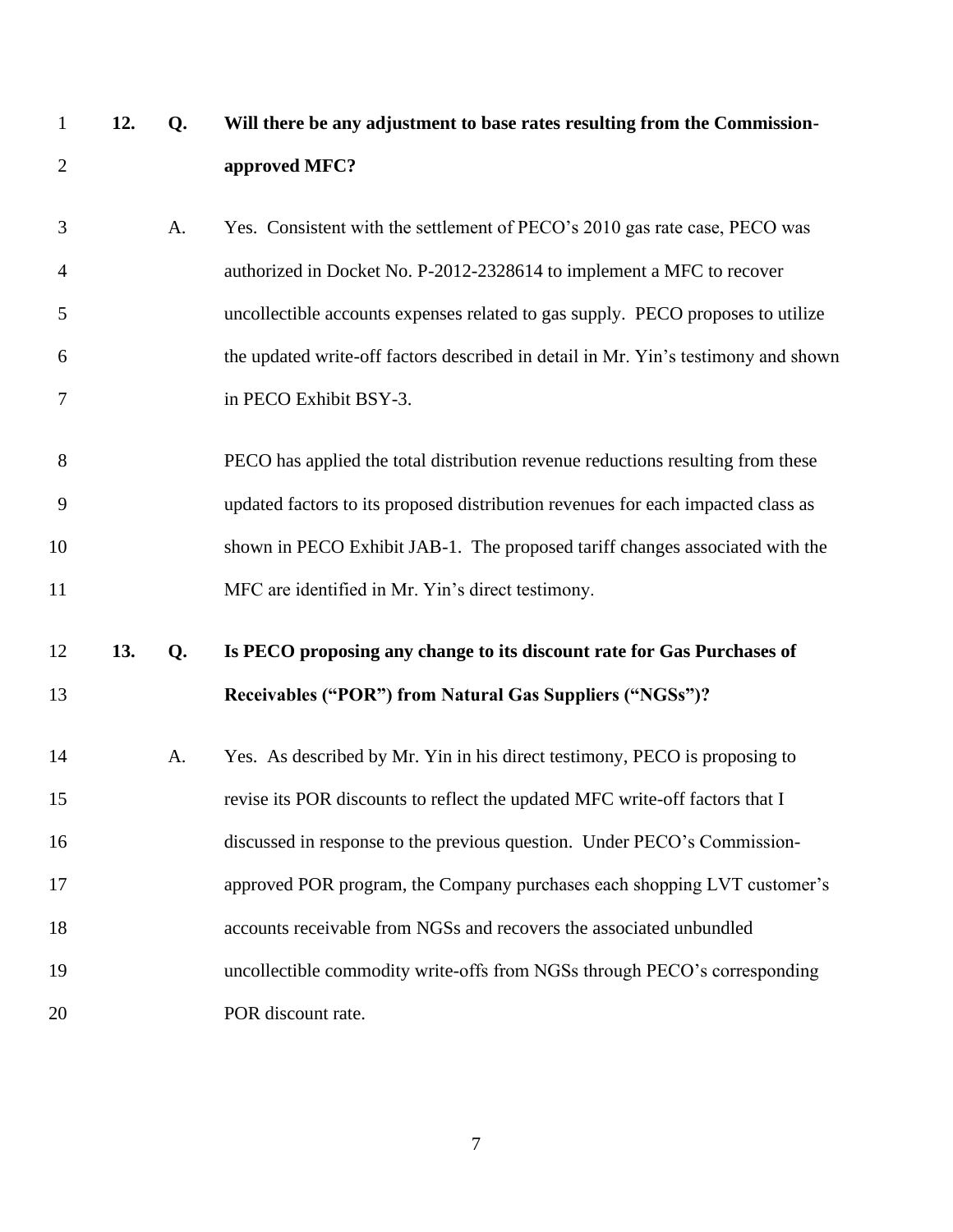| $\mathbf{1}$   |     |    | The current POR discounts were last revised by PECO pursuant to Docket No. R-                                                                                                              |
|----------------|-----|----|--------------------------------------------------------------------------------------------------------------------------------------------------------------------------------------------|
| $\overline{c}$ |     |    | 2020-3018929. Since PECO currently expects no additional costs beyond the                                                                                                                  |
| 3              |     |    | aforementioned write-offs to require recovery under the POR discount, PECO                                                                                                                 |
| 4              |     |    | proposes to maintain POR discount rates by class that are identical to the MFC                                                                                                             |
| 5              |     |    | write-off factors in PECO Exhibit BSY-3 and, as such, to update POR discount                                                                                                               |
| 6              |     |    | rates to the same levels as the proposed MFC write-off factors described above.                                                                                                            |
| 7              |     |    | The proposed supplier tariff changes associated with the POR discounts are                                                                                                                 |
| 8              |     |    | identified in PECO Exhibit BSY-4 sponsored by Mr. Yin.                                                                                                                                     |
| 9              | 14. | Q. | Why is the proposed revenue allocation reasonable?                                                                                                                                         |
| 10             |     | A. | The proposed revenue allocation in PECO Exhibit JAB-1 is reasonable because it                                                                                                             |
| 11             |     |    | appropriately reflects the principles discussed previously:                                                                                                                                |
| 12             |     |    | The COSS prepared by Ms. Ding guided its development;<br>1.                                                                                                                                |
| 13<br>14       |     |    | 2.<br>It produces reasonable movement of rate classes closer to their indicated<br>cost of service.                                                                                        |
| 15<br>16       |     |    | 3.<br>It adjusts certain class distribution revenues based on proposed changes to<br>both PECO's GPC rate and MFC uncollectible write-off factors; and                                     |
| 17<br>18<br>19 |     |    | It moderates the impact on each major rate class and supports the principle<br>4.<br>of gradualism by avoiding rate increases exceeding two times the<br>proposed system average increase. |
| 20             |     |    | The class rates of return and relative rates of return <sup>2</sup> at present and proposed rates                                                                                          |
| 21             |     |    | in PECO Exhibit JAB-1 are provided in Table 1 below.                                                                                                                                       |

<sup>&</sup>lt;sup>2</sup> A relative rate of return is the ratio of the rate of return for a rate class to the system average rate of return. See Question 15, below.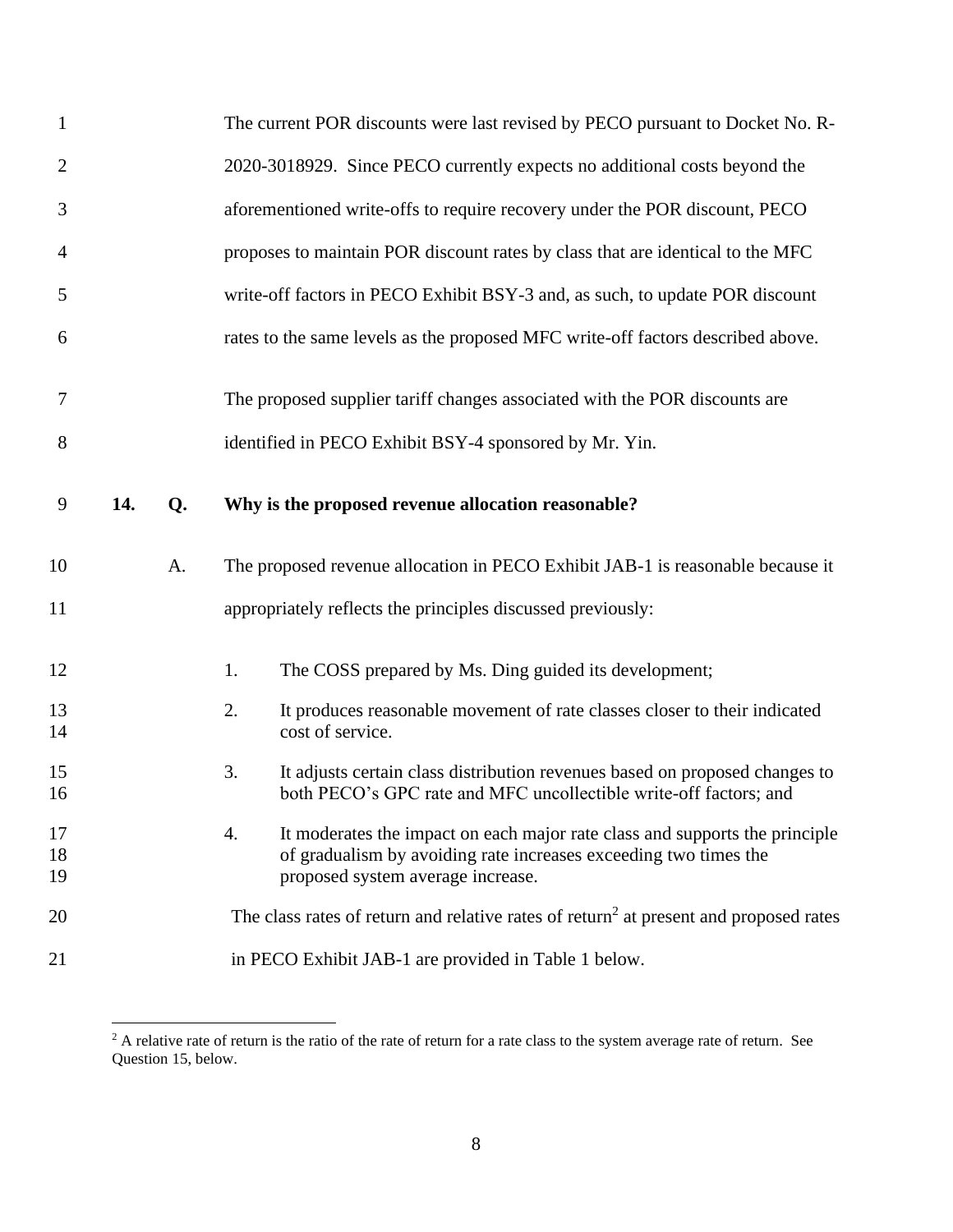| <b>Rate Class</b> | <b>Under Present Rates</b> | <b>Under Proposed Rates</b> |
|-------------------|----------------------------|-----------------------------|
| <b>GR</b>         | 0.93                       | 0.99                        |
| GC & OL           | 1.11                       | 1.00                        |
| L                 | 3.09                       | 2.80                        |
| $MV-F$            | 1.14                       | 1.00                        |
| $MV-I$            | 2.47                       | 2.14                        |
| <b>IS</b>         | 1.43                       | 1.02                        |
| <b>TCS</b>        | 5.15                       | 4.93                        |
| TS-I              | 1.73                       | 1.40                        |
| TS-F              | 0.99                       | 1.00                        |

**Table 1: Relative Rates of Return Under Company's Proposal**

# 2 **15. Q. Please explain the significance of the relative rates of return shown in PECO**  3 **Exhibit JAB-1 to which you previously referred.**

 A. The relative rate of return is the ratio of the rate of return for a rate class to the system average rate of return. Relative rates of return are commonly used to test whether a proposed revenue allocation moves each rate class closer to, or at least no further from, the system average rate of return. A relative rate of return of 1.00 would mean the class rate of return equals the system average rate of return and, therefore, class revenues equal the class cost of service. Conversely, relative rates of return that depart from 1.00 indicate that the class rates of return are 11 higher or lower than the system average rate of return and, therefore, the classes are providing revenues higher or lower than their indicated cost of service.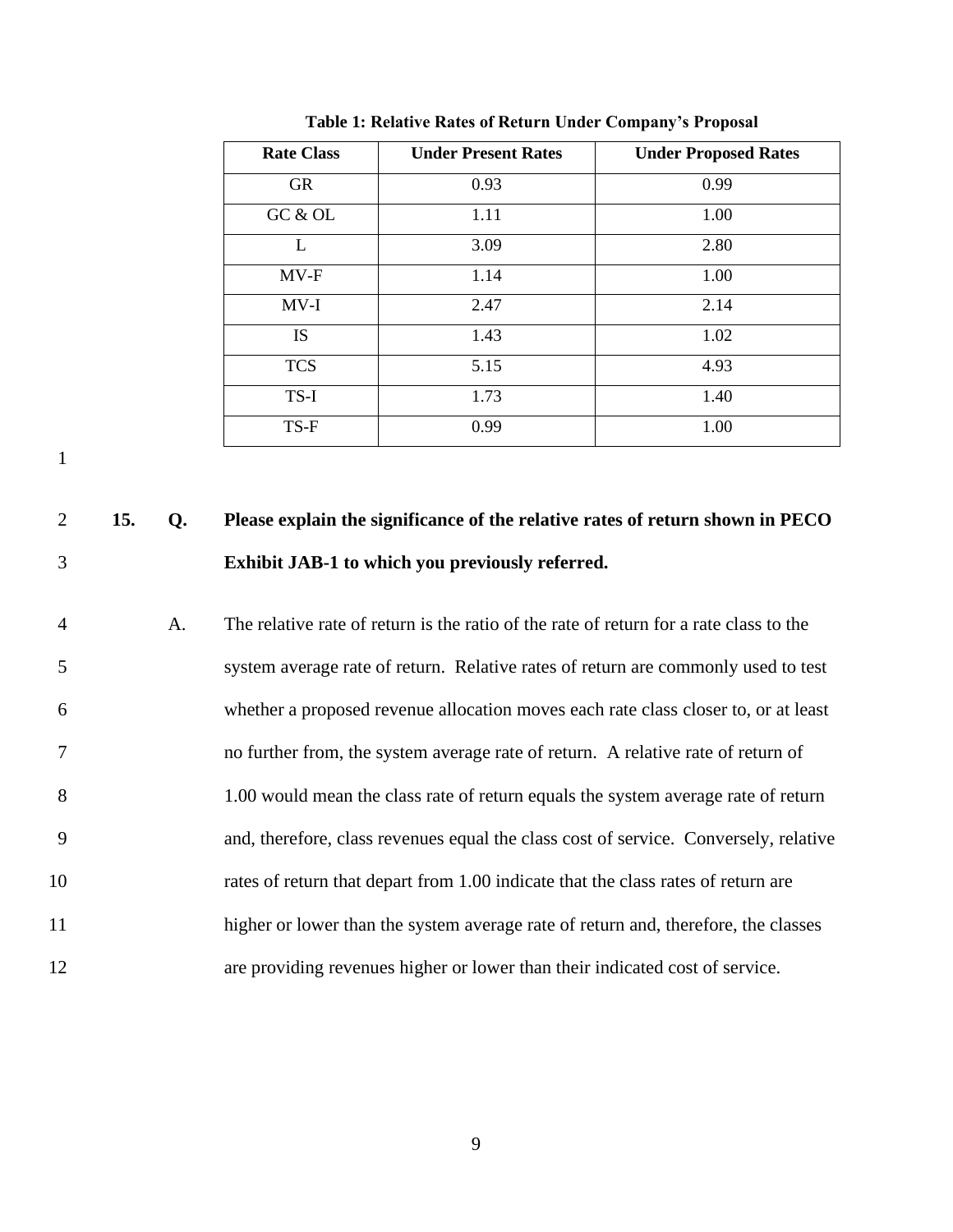<span id="page-11-0"></span>

| $\mathbf{1}$   |     |    | <b>RATE DESIGN</b><br>III.                                                          |
|----------------|-----|----|-------------------------------------------------------------------------------------|
| $\overline{2}$ | 16. | Q. | Explain in general how PECO proposes to change the charges within each              |
| $\mathfrak{Z}$ |     |    | rate schedule to recover the revenue allocated to each rate class.                  |
| $\overline{4}$ |     | A. | PECO proposes to increase or decrease each of the charges within each rate          |
| 5              |     |    | schedule in proportion to the revenue increase or decrease allocated to that rate   |
| 6              |     |    | class, subject to certain rate design changes, discussed below. PECO Exhibit        |
| 7              |     |    | JAB-2 is a copy of the Company's Tariff Gas-Pa. P.U.C. No. 5 ("Tariff No. 5")       |
| 8              |     |    | that shows, by strike-out and blacklining, the proposed rate changes I discuss      |
| 9              |     |    | below, as well as the proposed changes in rules, regulations, rate schedules and    |
| 10             |     |    | riders discussed by Mr. Yin in PECO Statement No. 8. Tariff No. 5 is being filed    |
| 11             |     |    | with the Secretary of the Pennsylvania Public Utility Commission ("PUC" or the      |
| 12             |     |    | "Commission") as part of PECO's base rate filing.                                   |
| 13             |     |    | Currently, service is provided under the Company's Tariff Gas-Pa. P.U.C. No. 4      |
| 14             |     |    | ("Tariff No. 4") and associated supplements. It is anticipated that Tariff No. 5,   |
| 15             |     |    | which was filed as part of this case on 60 days' notice, will be suspended by       |
| 16             |     |    | operation of Section 1308(d) of the Public Utility Code pending an investigation    |
| 17             |     |    | by the Commission. Because it is possible and, in fact, likely, that changes will   |
| 18             |     |    | be made, via subsequently filed supplements, to Tariff No. 4 during the period      |
| 19             |     |    | Tariff No. 5 is suspended, any provisions of the current tariff that will continue  |
| 20             |     |    | beyond the end of the suspension period and have not already been incorporated      |
| 21             |     |    | in Tariff No. 5 will be merged into the tariff that will be filed as part of PECO's |
| 22             |     |    | compliance filing at the conclusion of this proceeding.                             |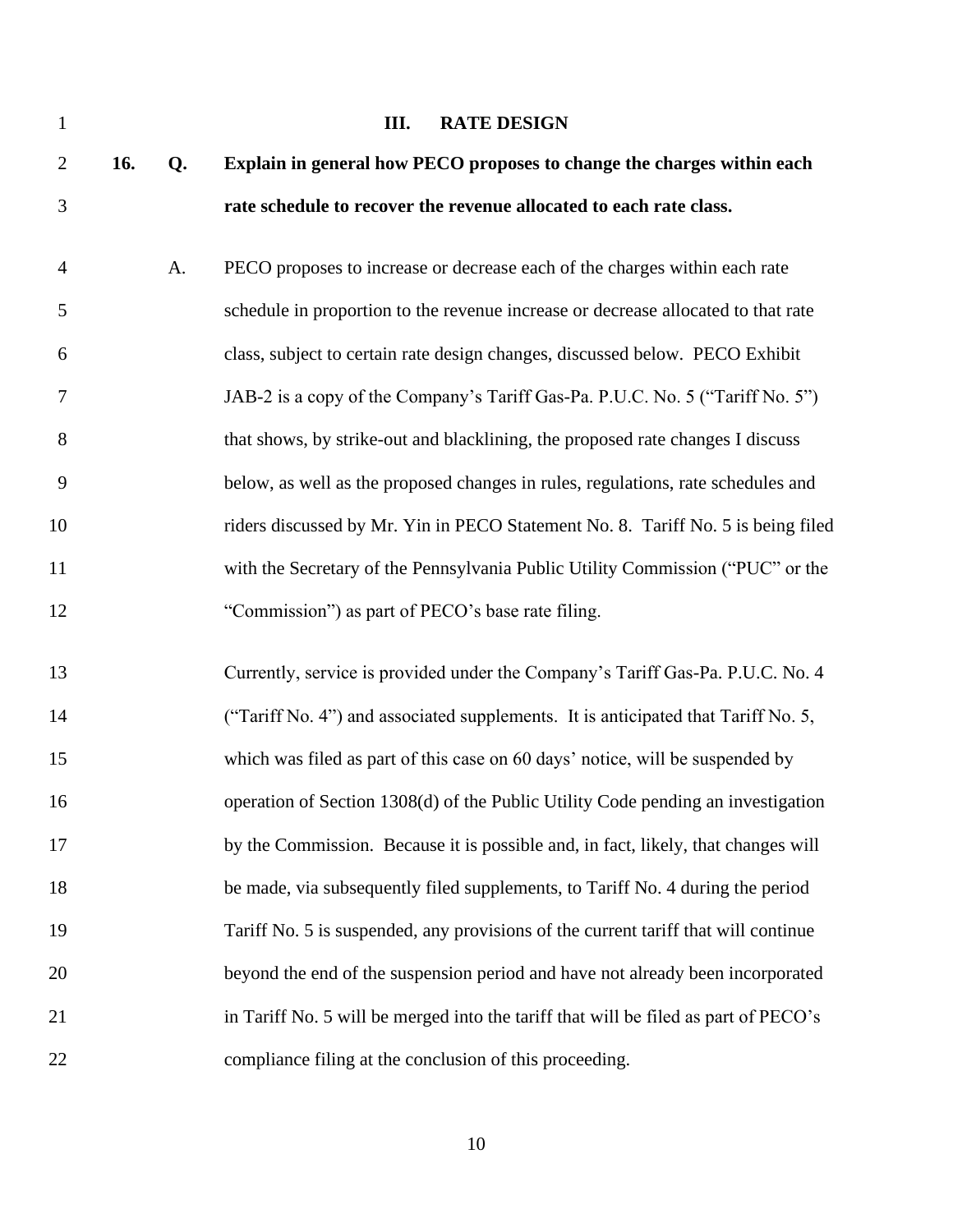| $\mathbf{1}$   | 17. | Q. | Why is PECO proposing to increase customer charges for several rate classes        |
|----------------|-----|----|------------------------------------------------------------------------------------|
| $\overline{2}$ |     |    | by a greater percentage than the proposed overall revenue increase for those       |
| 3              |     |    | classes?                                                                           |
| $\overline{4}$ |     | A. | PECO is proposing to increase customer charges in this manner to reduce the        |
| 5              |     |    | disparity between its current customer charges and the customer-related costs that |
| 6              |     |    | should properly be recovered by those customer charges as reflected by Ms. Ding    |
| 7              |     |    | in PECO Exhibit JD-4.                                                              |
| 8              |     |    | A summary of the proposed customer charge increases is shown in Table 2 below.     |
| 9              |     |    | These changes are intended to align customer charges more closely with the         |
| 10             |     |    | Company's customer-classified costs. In most cases, the proposed modified          |
| 11             |     |    | customer charges will be closer to, but still less than, the customer charges      |
| 12             |     |    | warranted by the customer-related costs identified by Ms. Ding in PECO Exhibit     |
| 13             |     |    | JD-4 at page 4, line 24.                                                           |

| <b>Rate Class</b>     | <b>Present</b><br><b>Customer</b><br><b>Charge</b> | Cost-Of-Service,<br>\$/Month/Customer<br>(Exhibit JD-4) | <b>Proposed</b><br><b>Customer</b><br><b>Charge</b> | <b>Proposed</b><br>% Increase |
|-----------------------|----------------------------------------------------|---------------------------------------------------------|-----------------------------------------------------|-------------------------------|
| <b>GR</b>             | \$13.63                                            | \$28.01                                                 | \$18.50                                             | 36%                           |
| GC                    | \$28.55                                            | \$67.52                                                 | \$38.82                                             | 36%                           |
| $MV-F$                | \$36.65                                            | \$293.32                                                | \$49.84                                             | 36%                           |
| $MV-I$                | \$36.65                                            | \$62.47                                                 | \$49.84                                             | 36%                           |
| <b>TCS</b>            | \$125.00                                           | \$147.93                                                | \$147.93                                            | 18%                           |
| TS-I, $>=18,000$ Mcf  | \$277.21                                           | \$379.36                                                | \$379.36                                            | 37%                           |
| TS-I, <18,000 Mcf     | \$233.00                                           |                                                         | \$318.86                                            | 37%                           |
| $TS-F > = 18,000$ Mcf | \$221.07                                           | \$334.80                                                | \$334.80                                            | 51%                           |
| TS-F <18,000 Mcf      | \$184.00                                           |                                                         | \$278.66                                            | 51%                           |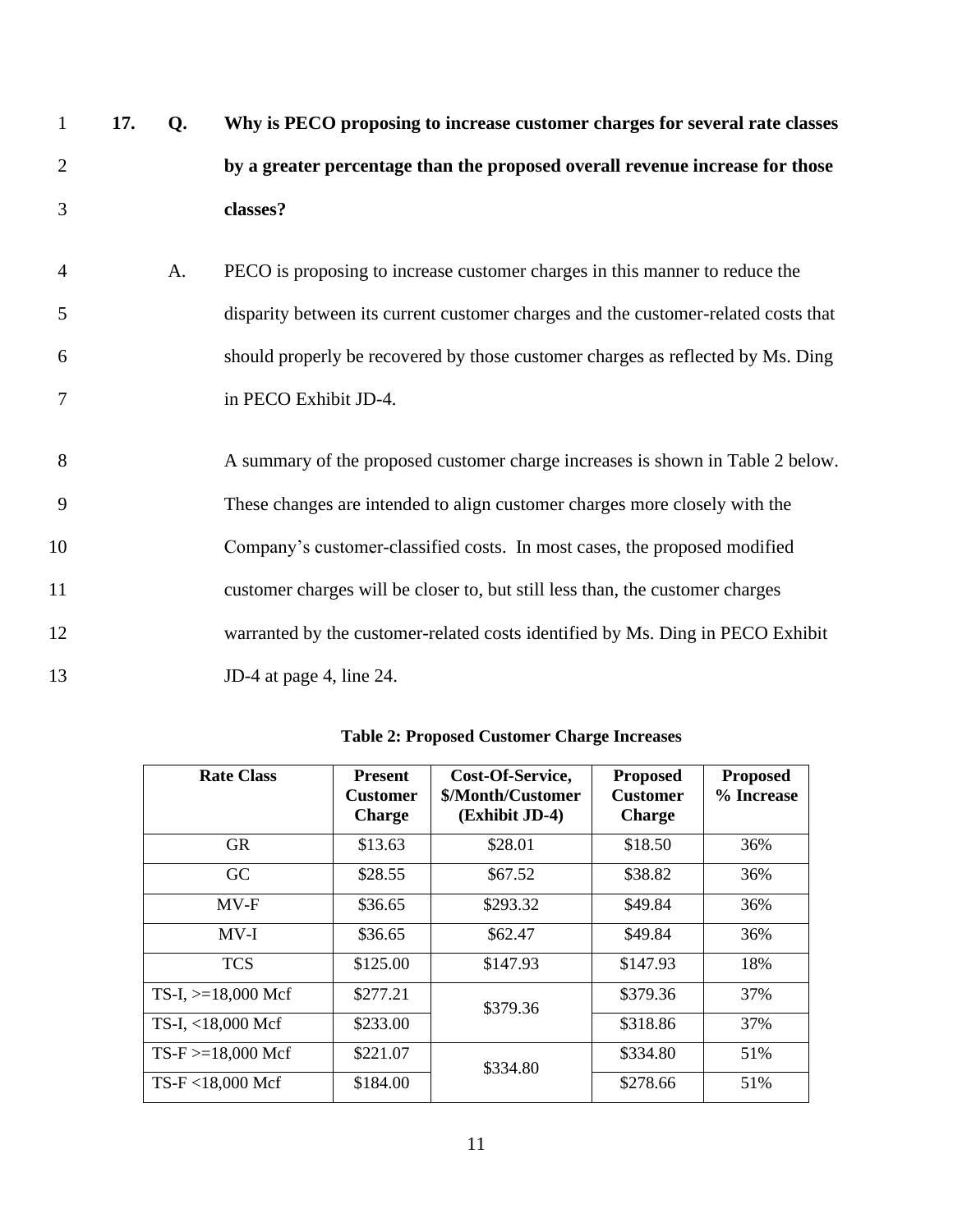# **18. Q. Why is it important to increase customer charges so those charges are closer to customer-classified costs?**

 A. Customer-classified costs are, by definition, costs that vary based on the number of customers, not usage. Such costs include, principally, but not exclusively, the cost of meters, customer service lines, billing, and meter reading. Consequently, customer-classified costs are, on average, the same amount for each customer within a rate class. Accordingly, customer-classified costs are appropriately recovered in the customer charge, which is the same for each customer served under a given rate schedule. A utility should, to the extent practicable, avoid including customer-classified costs in variable distribution charges because to do so would make the recovery of customer-related costs a function of customers' usage, which they are not. More accurate price signals also offer greater transparency to customers about the fixed costs incurred to connect them to the Company's system.

 Misplacing customer costs in variable distribution charges has adverse consequences. First, it can create inappropriate intra-class subsidies because some customers will pay more than their share of customer-classified costs and others less, based on their relative levels of usage each month. Second, because customer costs, which are a fixed amount per customer, would be recovered in a charge that applies to usage, which varies, the Company could recover either too little or too much of its customer-related costs as a consequence of variations in customer usage.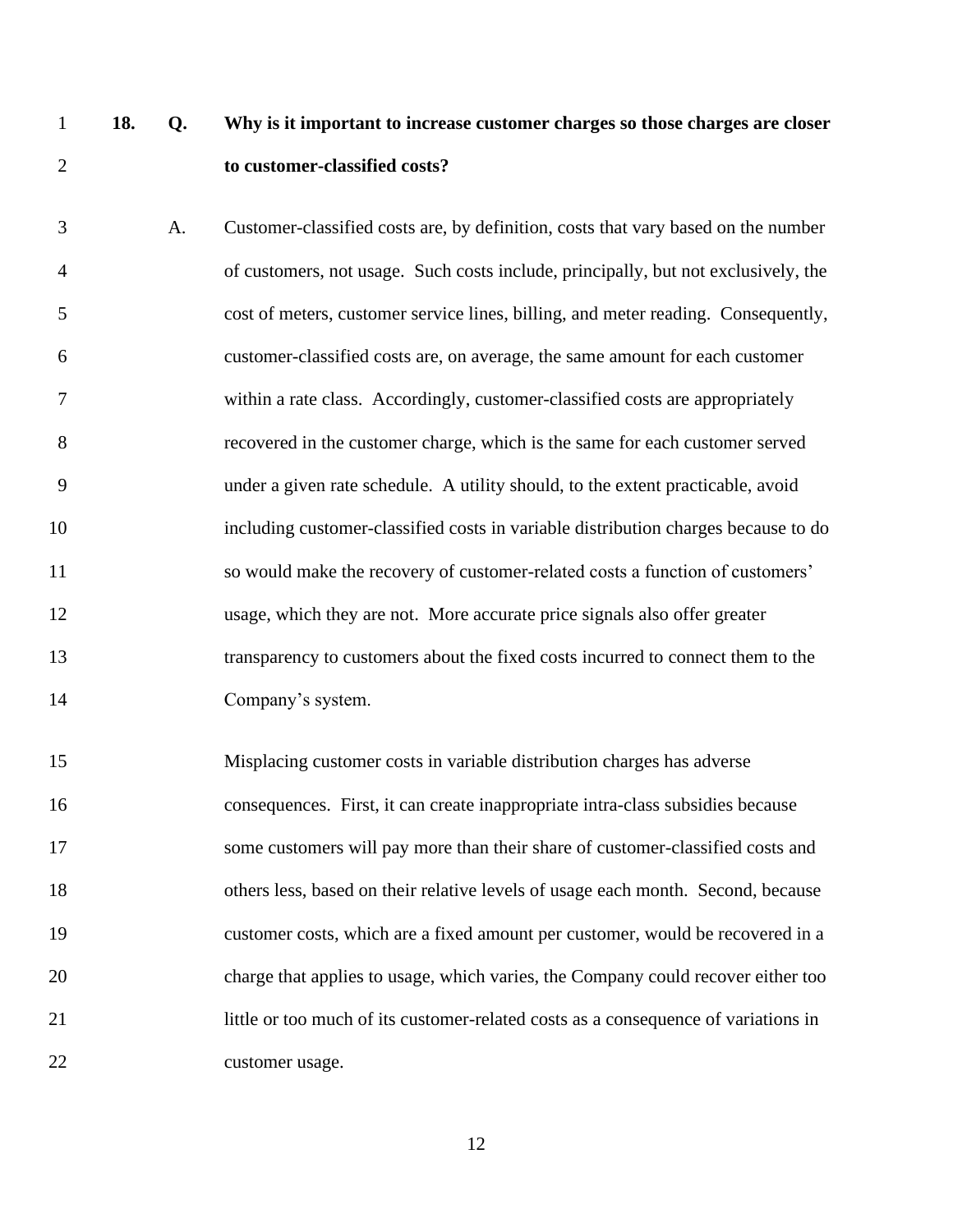In summary, putting customer costs in the wrong element of a rate can be unfair to both customers and the utility. For these reasons, among others, customer- related costs in a utility's cost of service should be charged to customers in a manner that appropriately reflects the nature of the costs incurred subject to consideration of the principle of gradualism.

**19. Q. What residential rate change is PECO proposing?** 

 PECO is proposing a residential customer charge of \$18.50 per month, representing approximately a 36% increase above its current customer charge of \$13.63. The customer charge under proposed rates will be closer to, but still less 10 than, the customer charge warranted by the customer-related costs identified by 11 Ms. Ding in PECO Exhibit JD-4. PECO's current residential customer charge of \$13.63 per month is lower than those of most other major gas distribution companies in Pennsylvania, as shown on PECO Exhibit JAB-3. The revenue to be recovered from this customer charge was deducted from the total revenue target for the residential class to determine the revenue to be recovered in the variable distribution service charge. The variable distribution service charge was adjusted to recover the balance of the residential class revenue not recovered by 18 the customer charge.

# **20. Q. What rate change is PECO proposing to Rate Schedule GC – General Service - Commercial and Industrial ("Rate GC")?**

 A. PECO is proposing a Rate GC customer charge of \$38.82 per month, representing approximately a 36% increase above its current customer charge of \$28.55. This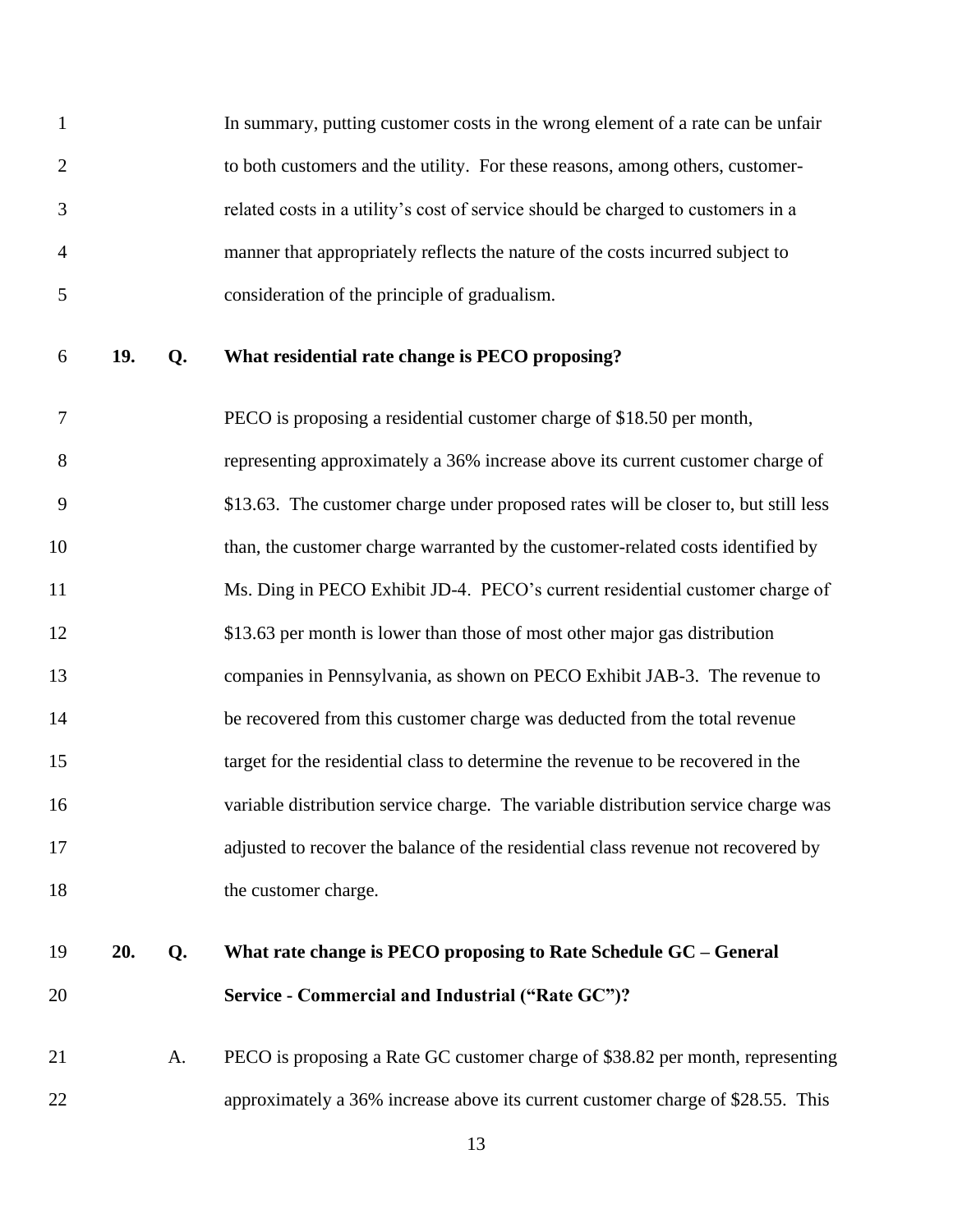| $\mathbf{1}$   |     |    | modified customer charge will be closer to, but still less than, the customer-                             |
|----------------|-----|----|------------------------------------------------------------------------------------------------------------|
| $\overline{2}$ |     |    | related costs identified by Ms. Ding in PECO Exhibit JD-4. The revenue to be                               |
| 3              |     |    | recovered from this charge was deducted from the total revenue target for the                              |
| $\overline{4}$ |     |    | Rate GC class to determine the revenue to be recovered in the variable                                     |
| 5              |     |    | distribution service charge.                                                                               |
| 6<br>7         | 21. | Q. | Please describe PECO's proposed changes to customer charges for its other<br>non-residential rate classes. |
| 8              |     | A. | For other non-residential rate classes which the Company's COSS indicates that                             |
| 9              |     |    | customer-related costs have increased, PECO is proposing to set customer charges                           |
| 10             |     |    | at or closer to these higher customer-related costs. Customer charges for Rate                             |
| 11             |     |    | Schedules TCS - Temperature-Controlled Service, TS-I - Interruptible Gas                                   |
| 12             |     |    | Transportation Service ("Rate TS-I"), and Rate Schedule TS-F - Firm Gas                                    |
| 13             |     |    | Transportation Service ("Rate TS-F") are proposed to increase to the full level of                         |
| 14             |     |    | their customer-related costs. To prevent rate shock for customers with lower gas                           |
| 15             |     |    | consumption, increases to customer charges for Rate Schedules MV-F - Motor                                 |
| 16             |     |    | Vehicle Firm and MV-I – Motor Vehicle Interruptible were capped at 36%, for                                |
| 17             |     |    | parity with Company-proposed increases to customer charges for Rates GR and                                |
| 18             |     |    | GC.                                                                                                        |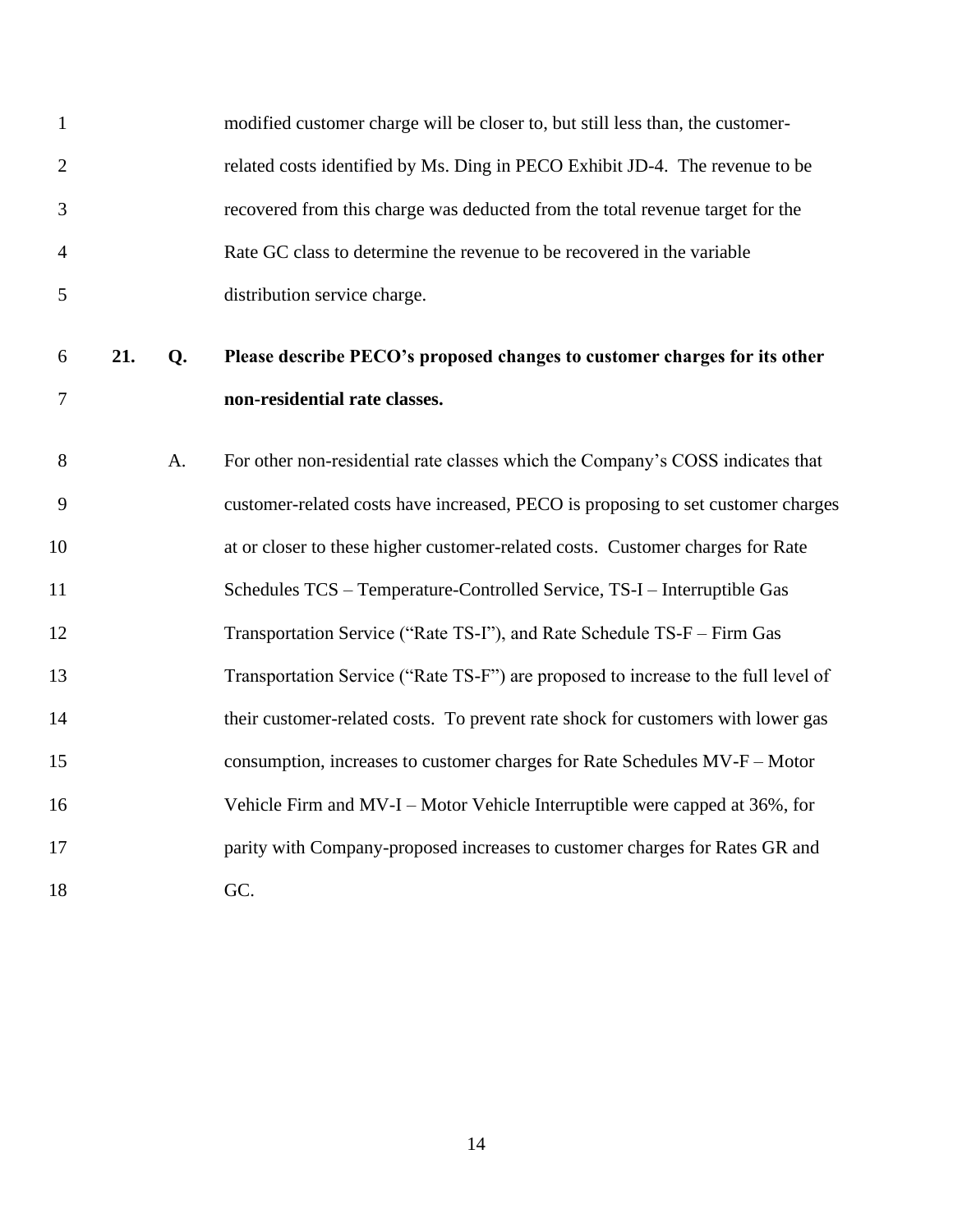<span id="page-16-0"></span>

| $\mathbf{1}$<br>$\overline{2}$ |     |    | REVENUE EFFECT BY RATE SCHEDULE,<br>IV.<br>PROOF OF REVENUES, AND SCALE-BACK      |
|--------------------------------|-----|----|-----------------------------------------------------------------------------------|
| 3                              | 22. | Q. | Have you prepared a summary of distribution revenues at present and               |
| 4                              |     |    | proposed rates for each rate class?                                               |
| 5                              |     | A. | Yes. PECO Exhibit JAB-1 shows revenue at both present rates and proposed          |
| 6                              |     |    | rates as well as the percentage increases each class will receive on an overall   |
| 7                              |     |    | basis.                                                                            |
| 8                              | 23. | Q. | Have you prepared proofs of revenue with respect to PECO's present and            |
| 9                              |     |    | proposed rates?                                                                   |
| 10                             |     | A. | Yes. PECO Exhibit JAB-4 is a proof of revenue with respect to PECO's present      |
| 11                             |     |    | and proposed rates, based on pro forma billing determinants for the FPFTY. This   |
| 12                             |     |    | exhibit is tied to the portion of PECO Exhibit JAB-1 that addresses the increased |
| 13                             |     |    | revenue that would be required.                                                   |
| 14                             | 24. | Q. | Please explain the adjustment made to the proof of revenues at present rates      |
| 15                             |     |    | for the Company's DSIC.                                                           |
| 16                             |     | A. | The DSIC is a rate adjustment mechanism that permits PECO to recover the fixed    |
| 17                             |     |    | costs of DSIC-eligible property between base rate cases through a separate,       |
| 18                             |     |    | reconcilable charge established pursuant to Section 1353 of the Public Utility    |
| 19                             |     |    | Code. The Commission approved PECO's establishment of a DSIC by its final         |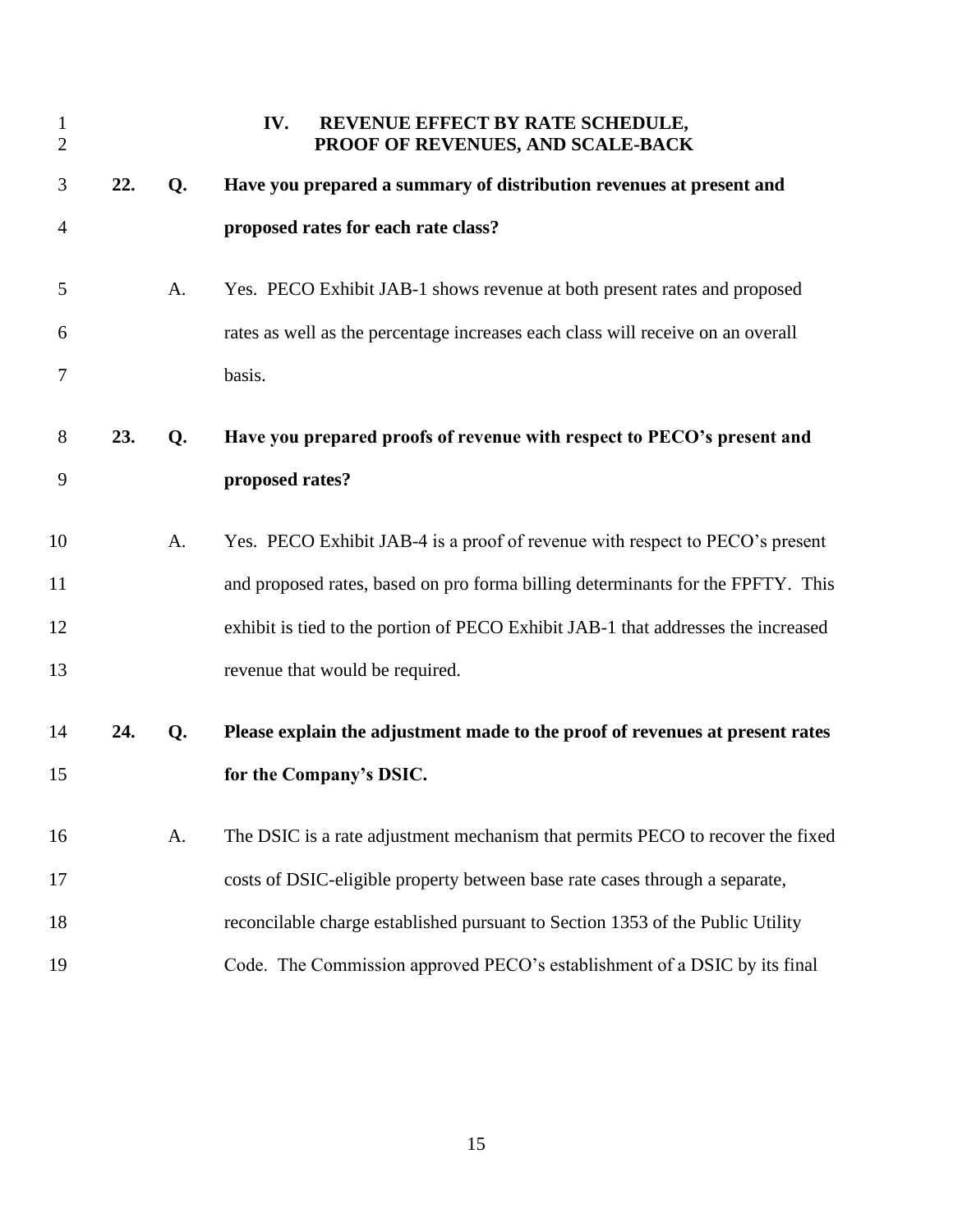| $\mathbf{1}$   |     |    | order entered October 22, 2015, at Docket No. P-2015-2471423. PECO began to                                                              |
|----------------|-----|----|------------------------------------------------------------------------------------------------------------------------------------------|
| $\overline{2}$ |     |    | charge a DSIC effective with bills rendered on or after July 1 of 2018.                                                                  |
| 3              |     |    | As required by the terms of the DSIC and Section 1358(b) of the Public Utility                                                           |
| 4              |     |    | Code, PECO is currently charging a DSIC of 0.0%, having reset the DSIC to zero                                                           |
| 5              |     |    | as of July 1, $2021$ – the effective date of new base rates established by the                                                           |
| 6              |     |    | Commission in the 2020 Gas Rate Case Order. Similarly, PECO's DSIC charge                                                                |
| 7              |     |    | will be set at zero on the effective date of new rates established in this base rate                                                     |
| 8              |     |    | case. The fixed costs of DSIC-eligible property that PECO will continue to                                                               |
| 9              |     |    | recover through the effective date of its new base rates have been included in the                                                       |
| 10             |     |    | Company's claimed rate base and reflected in the revenue requirement used to                                                             |
| 11             |     |    | establish its proposed rates. PECO has filed a DSIC charge effective April 1,                                                            |
| 12             |     |    | 2022 for the sole purpose of reconciling residual over and undercollections                                                              |
| 13             |     |    | experienced from July 1, 2018, through June 30, 2021. Consequently, to properly                                                          |
| 14             |     |    | compare PECO's revenues at present rates to revenues at its proposed base rates,                                                         |
| 15             |     |    | PECO's proof of revenue at present rates has been adjusted by customer class to                                                          |
| 16             |     |    | include the revenues billed under its DSIC.                                                                                              |
| 17             | 25. | Q. | How does PECO propose to scale-back the proposed rates if it is granted less                                                             |
| 18             |     |    | than the revenue increase it requested?                                                                                                  |
| 19             |     | A. | In the event PECO is granted less than its requested increase, PECO proposes                                                             |
| 20             |     |    | that:                                                                                                                                    |
| 21<br>22       |     |    | the revenue increases proposed for all rate classes will be reduced in<br>(1)<br>proportion to the proposed increase for each class; and |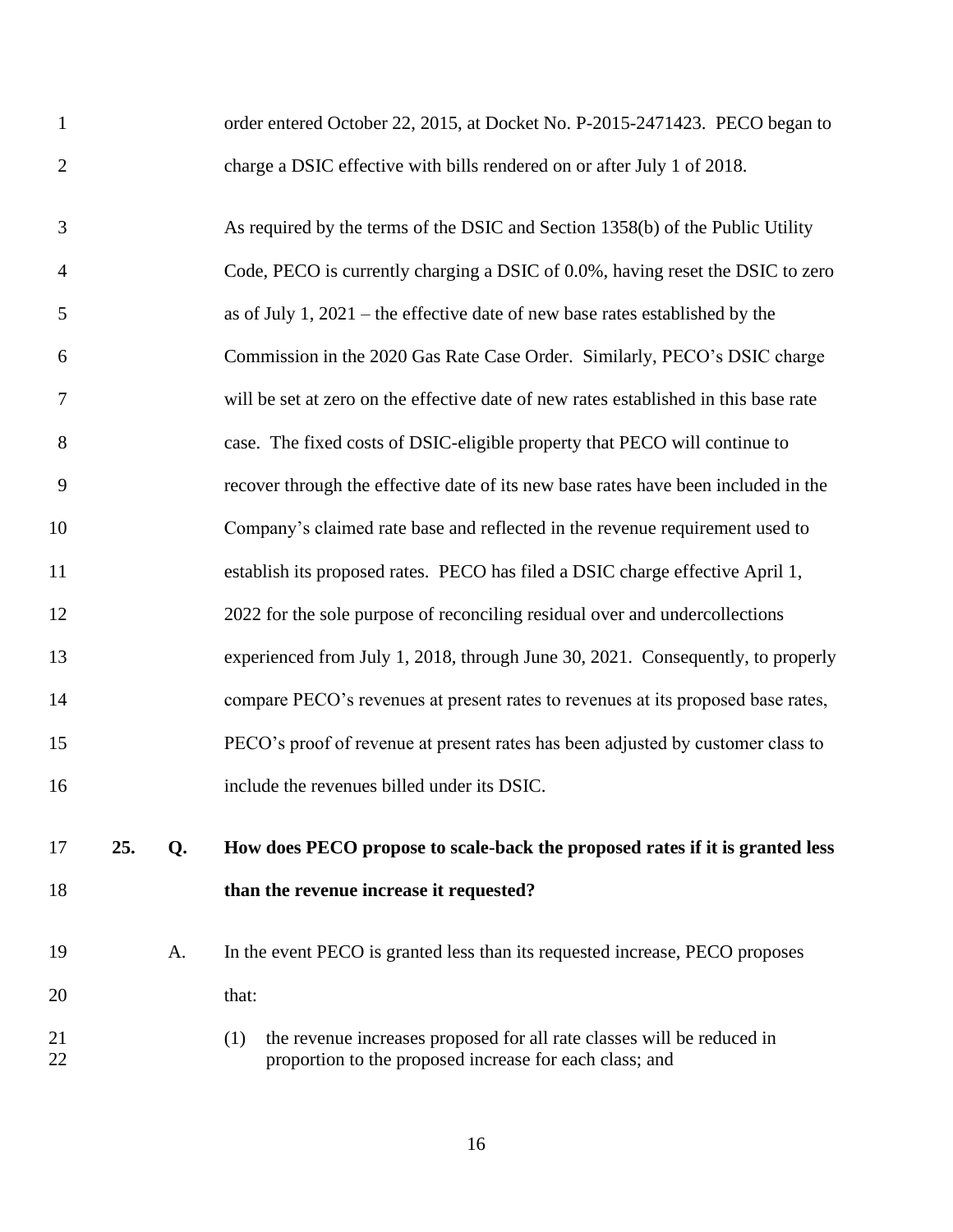<span id="page-18-0"></span>

| $\mathbf{1}$<br>$\sqrt{2}$<br>3 |     |    | the customer charges for all rate classes remain as proposed, and all other<br>(2)<br>rates and charges for all rate schedules be reduced proportionately to<br>produce the revenue target for each rate class. |
|---------------------------------|-----|----|-----------------------------------------------------------------------------------------------------------------------------------------------------------------------------------------------------------------|
| $\overline{4}$                  |     |    | NEGOTIATED GAS CONTRACTS<br>V.                                                                                                                                                                                  |
| 5                               | 26. | Q. | Please describe PECO's Negotiated Gas Service ("NGS") rate.                                                                                                                                                     |
| 6                               |     | A. | The Commission approved the addition of Rate NGS to the Company's tariff in                                                                                                                                     |
| 7                               |     |    | 2001 under the consolidated Docket Nos. of R-00016200 and R-00016366. Rate                                                                                                                                      |
| 8                               |     |    | NGS permits the Company to offer negotiated, or discounted, gas service to                                                                                                                                      |
| 9                               |     |    | customers who: (1) either have a history of at least 18,000 Mcf of annual billed                                                                                                                                |
| 10                              |     |    | gas usage or, if a new customer, establish that the facilities to be served are likely                                                                                                                          |
| 11                              |     |    | to consume at least 18,000 Mcf of annual gas usage; (2) document a viable,                                                                                                                                      |
| 12                              |     |    | currently available competitive alternative to service under rates GC, L, TS-F, or                                                                                                                              |
| 13                              |     |    | TS-I; and (3) execute an NGS agreement that agrees with all provisions set forth                                                                                                                                |
| 14                              |     |    | in rate NGS.                                                                                                                                                                                                    |
| 15                              |     |    | The Company requires customers to document their competitive alternative when                                                                                                                                   |
| 16                              |     |    | customers seek service under Rate NGS. This competitive alternative could be an                                                                                                                                 |
| 17                              |     |    | alternative fuel source, a direct connection to a pipeline or producer that bypasses                                                                                                                            |
| 18                              |     |    | the Company's distribution system, relocation of customer facilities outside of                                                                                                                                 |
| 19                              |     |    | PECO's service territory, or a shutdown of customer facilities. PECO and its                                                                                                                                    |
| 20                              |     |    | customers generally evaluate the potential benefits of a Rate NGS service                                                                                                                                       |
| 21                              |     |    | agreement over a period that is long enough to adequately analyze the impact of                                                                                                                                 |
| 22                              |     |    | the economic conditions that drive the competitive alternative, which can be ten                                                                                                                                |
| 23                              |     |    | years or more in the case of bypass or facility relocation alternatives.                                                                                                                                        |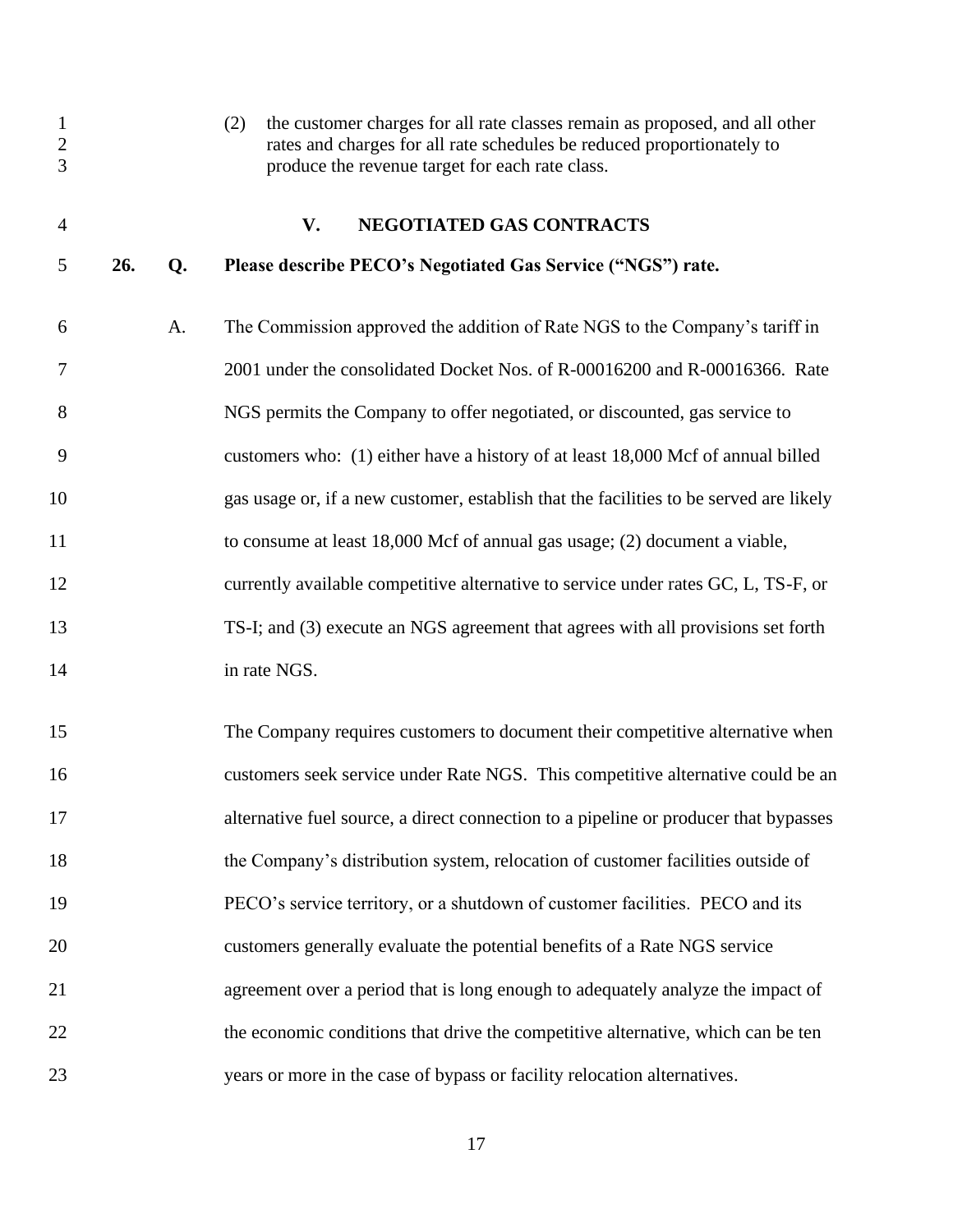#### **27. Q. How many customers currently receive service under negotiated rates?**

- A. Six customers currently receive service under negotiated rate contracts that were executed under Tariff Rule 4.6, Special Contracts prior to Rate NGS approval in 2001<sup>3</sup> PECO has verified the competitive alternative for two of those six customers within the last five years. In addition, as further discussed below, one customer who previously received Rate NGS service recently transitioned to standard Rate GC service.
- **28. Q. Has PECO developed a framework to update the competitive alternative analysis for negotiated gas contracts that have not had their competitive alternative verified for a period of five years or more upon filing a new base rate case, as directed by the Commission in the 2020 Gas Rate Case Order?**
- A. Yes. The Company's updated competitive alternative analysis framework for the four customers with negotiated gas rates who fit this profile includes factors that include, but are not limited to, projected customer costs to pursue the competitive alternative (e.g., initial capital investment and ongoing operating and maintenance costs), the customer's ability to secure the necessary funding for the competitive alternative, the likelihood of the customer to select the alternative if the Company does not continue to offer a negotiated rate, and contributions to fixed costs made 19 by the customer that would offset PECO's total fixed costs recovered from all customers. Other factors, such as the costs of alternative fuels, the ability of the customer to secure proper permitting and rights-of-way for a bypass, the impacts

<sup>&</sup>lt;sup>3</sup> Five of those customers are served under Rate TS-I and one customer is served under Rate TS-F.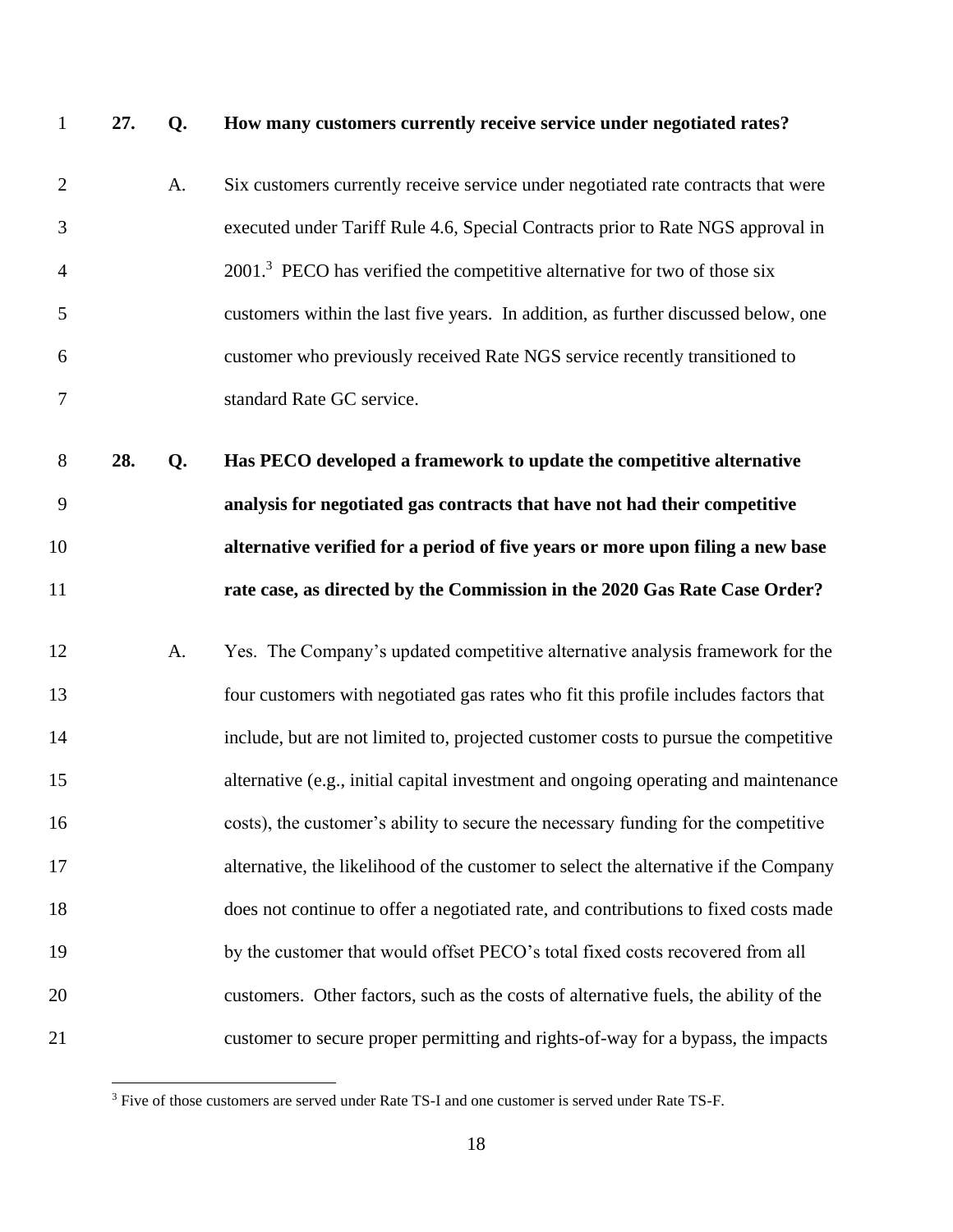| $\mathbf{1}$   |     |    | of company investment in additional facilities on cost to serve, and the broader           |
|----------------|-----|----|--------------------------------------------------------------------------------------------|
| $\overline{2}$ |     |    | regional impacts of a customer leaving PECO gas service (e.g., reduced                     |
| 3              |     |    | employment and diminished purchases from other vendors in PECO's service                   |
| 4              |     |    | area) may also be considered based on the type of competitive alternative                  |
| 5              |     |    | evaluated.                                                                                 |
| 6              |     |    | In the fall of 2021, PECO initiated customer engagement to obtain the underlying           |
| 7              |     |    | data necessary to update the competitive alternatives analysis for the negotiated          |
| 8              |     |    | gas contracts relevant to the 2020 Gas Rate Case Order. As described below, one            |
| 9              |     |    | customer elected to cancel its Rate NGS contract and transition to standard Rate           |
| 10             |     |    | GC rates in February 2022, and PECO has updated competitive alternative                    |
| 11             |     |    | analyses for the remaining customers.                                                      |
|                |     |    |                                                                                            |
| 12             | 29. | Q. | Please describe the competitive alternative available to Negotiated Gas                    |
| 13             |     |    | <b>Customer 1.</b>                                                                         |
| 14             |     | A. | PECO originally entered a Rate NGS contract with Customer 1 in response to a               |
| 15             |     |    | competitive alternative associated with alternative fuels. This agreement                  |
| 16             |     |    | stipulates a contract rate substantially <i>above</i> PECO's current variable distribution |
| 17             |     |    | rate. Since the Rate NGS agreement was executed in 2013, Customer 1 has                    |
| 18             |     |    | reached the end of the initial five-year contract term and met its required Rate           |
| 19             |     |    | NGS total minimum usage obligation for billing purposes. Customer 1 therefore              |
| 20             |     |    | had the contractual right to, and elected to, receive gas service under PECO's             |
| 21             |     |    | Rate GC commencing in February of 2022. Accordingly, PECO's proof of                       |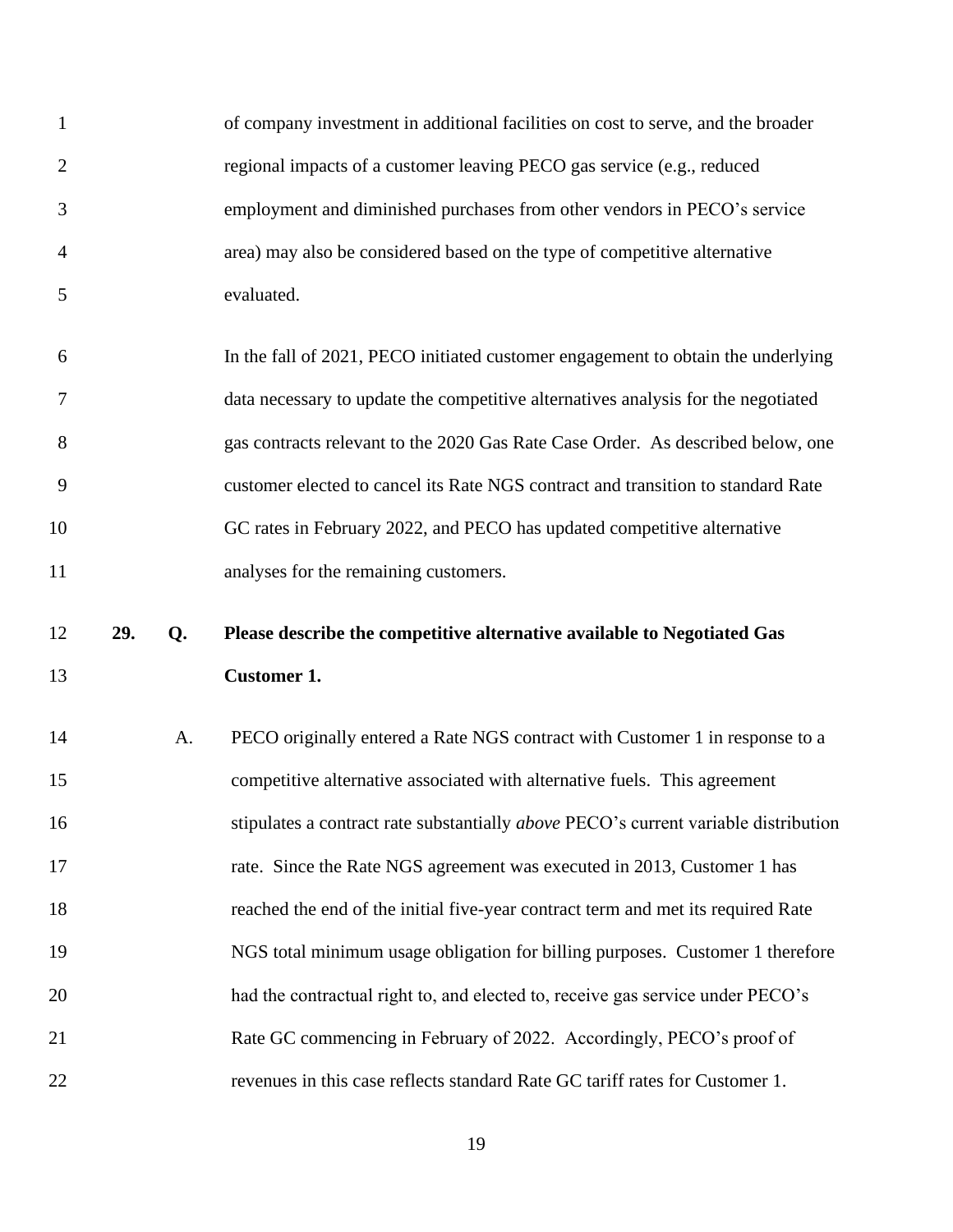# **30. Q. Please describe the competitive alternative available to Negotiated Gas Customer 2.**

 A. Customer 2 has indicated that its lowest-cost competitive alternative to PECO gas service is onsite delivery of Compressed Natural Gas ("CNG") and has engaged an energy management service provider for execution planning. The actual cost for delivery of less than one truck of CNG per day to the customer's facility is variable depending upon market pricing and ultimately the negotiated all-in cost. The customer advised that their full evaluation of a competitive alternative would require consideration of the source of gas in addition to its transportation and distribution, and that a cost fully comparable to PECO's gas transportation rates would only exist once negotiated. Customer 2 has also raised the possibility of 12 other competitive alternatives, including a conversion of their existing facility from natural gas to propane as well as a potential bypass via direct pipeline interconnection, and has indicated that higher gas prices could contribute to 15 possible closure of the facility.

 Under standard Rate TS-I variable distribution pricing, and based on 2020 and 2021 gas volumes, PECO estimates Customer 2 would be required to pay an additional \$87,430 per year under present rates and an additional \$94,396 per year under proposed rates. If this customer elected to terminate PECO gas service, the Company would lose revenues under presently negotiated rates of approximately 21 \$12,400 annually.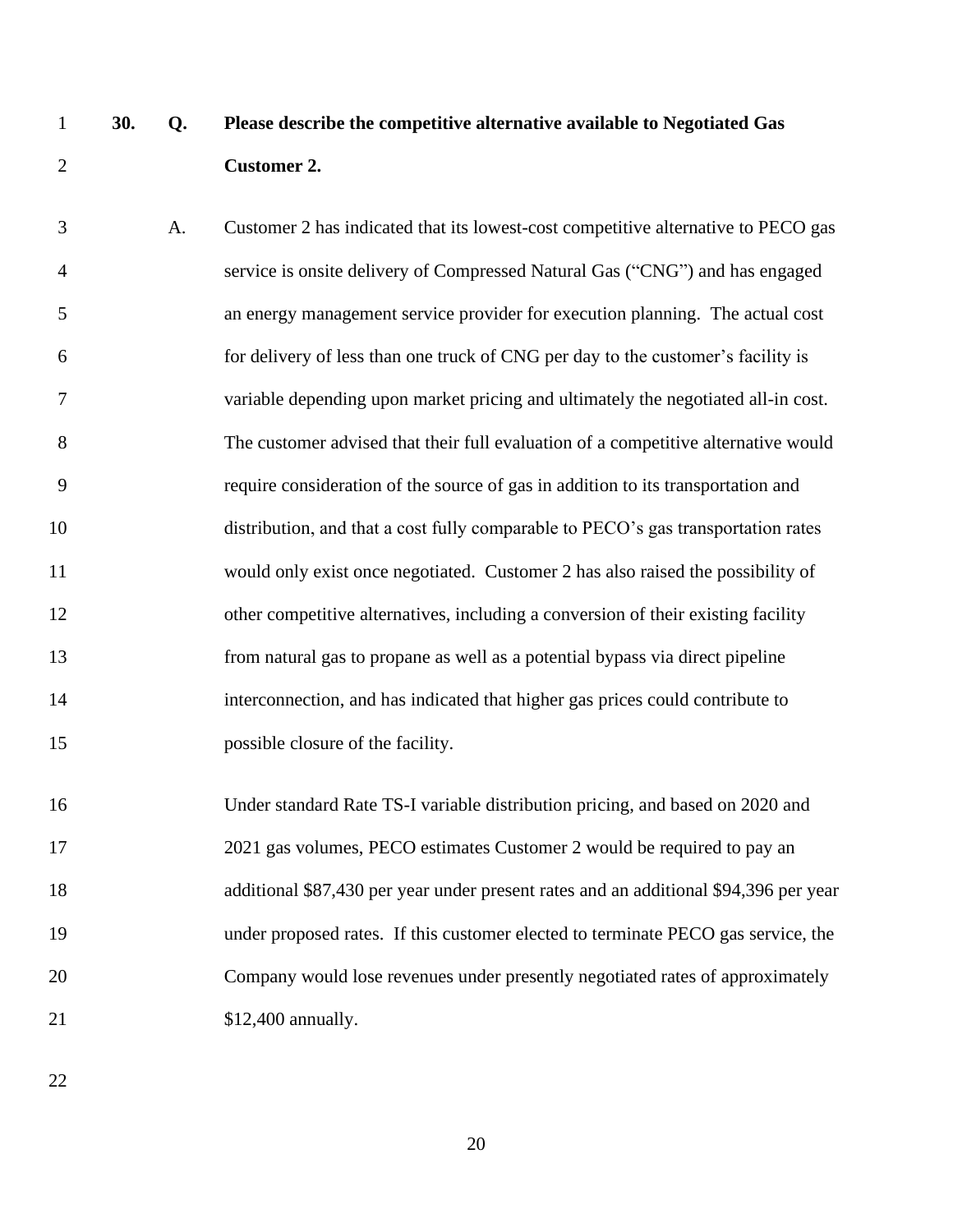- **31. Q. Please describe the competitive alternative available to Negotiated Gas Customer 3.**
- A. Customer 3 has generating facilities onsite that already directly connect its property to a nearby interstate pipeline for supply purposes. This competitive alternative involves leveraging this existing pipeline connection for distributing gas to the rest of their property, thereby bypassing PECO's gas distribution system. PECO is currently working with Customer 3 to evaluate this alternative and update the related competitive alternative analysis. Customer 3 has requested additional time for its technical experts to review and provide feedback on 10 PECO's analysis.
- Under standard Rate TS-I variable distribution pricing, and based primarily on 2021 gas volume, PECO estimates Customer 3 would be required to pay an additional \$315,499 per year under present rates and an additional \$349,684 per year under proposed rates. If this customer elected to terminate PECO gas service, the Company would lose revenues under presently negotiated rates of 16 approximately \$194,400 annually.
- **32. Q. Please describe the competitive alternative available to Negotiated Gas Customer 4.**
- A. Customer 4 has analyzed the possibility of a bypass as a competitive alternative, on their own, and has determined it to be too costly. Subsequently, Customer 4 has indicated to PECO that their competitive alternative is to shift production operations to one of their other facilities outside of PECO's service territory,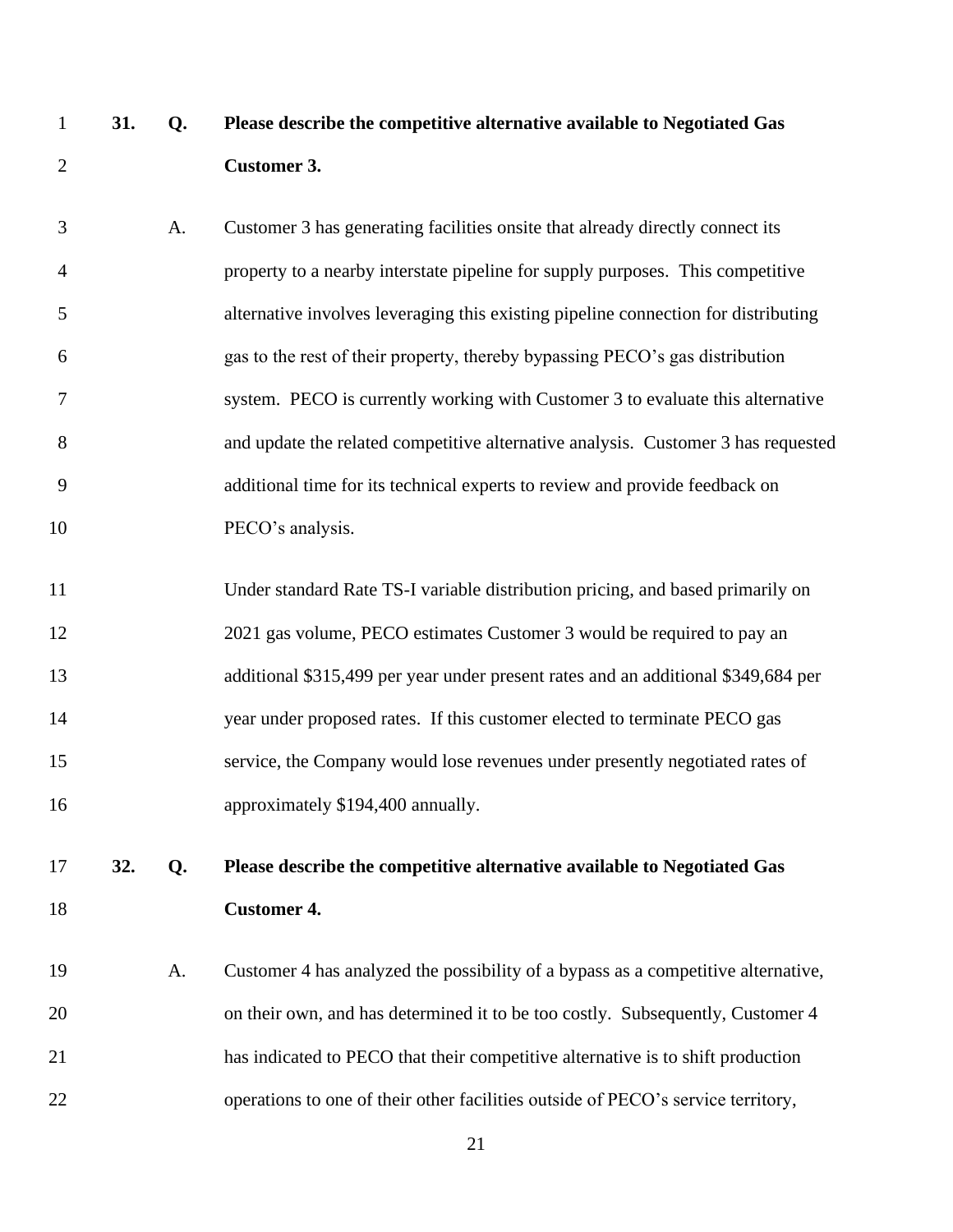| $\mathbf{1}$   |     |    | potentially resulting in closure of their existing facility in PECO's territory. The |
|----------------|-----|----|--------------------------------------------------------------------------------------|
| $\overline{2}$ |     |    | Company's understanding is that Customer 4 intends to evaluate the Company's         |
| 3              |     |    | gas distribution pricing against utility pricing for their other facilities.         |
| $\overline{4}$ |     |    | Under standard Rate TS-I variable distribution pricing, and based on 2020 and        |
| 5              |     |    | 2021 gas volumes, PECO estimates Customer 4 would be required to pay an              |
| 6              |     |    | additional \$196,253 per year under present rates and an additional \$222,190 per    |
| 7              |     |    | year under proposed rates. If this customer elected to terminate PECO gas            |
| 8              |     |    | service, the Company would lose revenues under presently negotiated rates of         |
| 9              |     |    | approximately \$186,900 annually.                                                    |
| 10             | 33. | Q. | Please describe the competitive alternative available to Negotiated Gas              |
| 11             |     |    | <b>Customer 5.</b>                                                                   |
|                |     |    |                                                                                      |
| 12             |     | A. | Customer 5 has provided a high-level cost estimate for a bypass alternative based    |
| 13             |     |    | on their experience with a recently installed gas lateral and meter/regulating       |
| 14             |     |    | project outside of Pennsylvania that was completed in 2018. The customer             |
| 15             |     |    | indicates that their inflation-adjusted analysis accounts for differences between    |
| 16             |     |    | the two projects including regulatory, environmental, geographical, permitting,      |
| 17             |     |    | and lateral length.                                                                  |
| 18             |     |    | Under standard Rate TS-I variable distribution pricing, and based primarily on       |
| 19             |     |    | 2021 gas volumes, PECO estimates Customer 5 would be required to pay an              |
| 20             |     |    | additional \$113,410 per year under present rates and an additional \$128,996 per    |